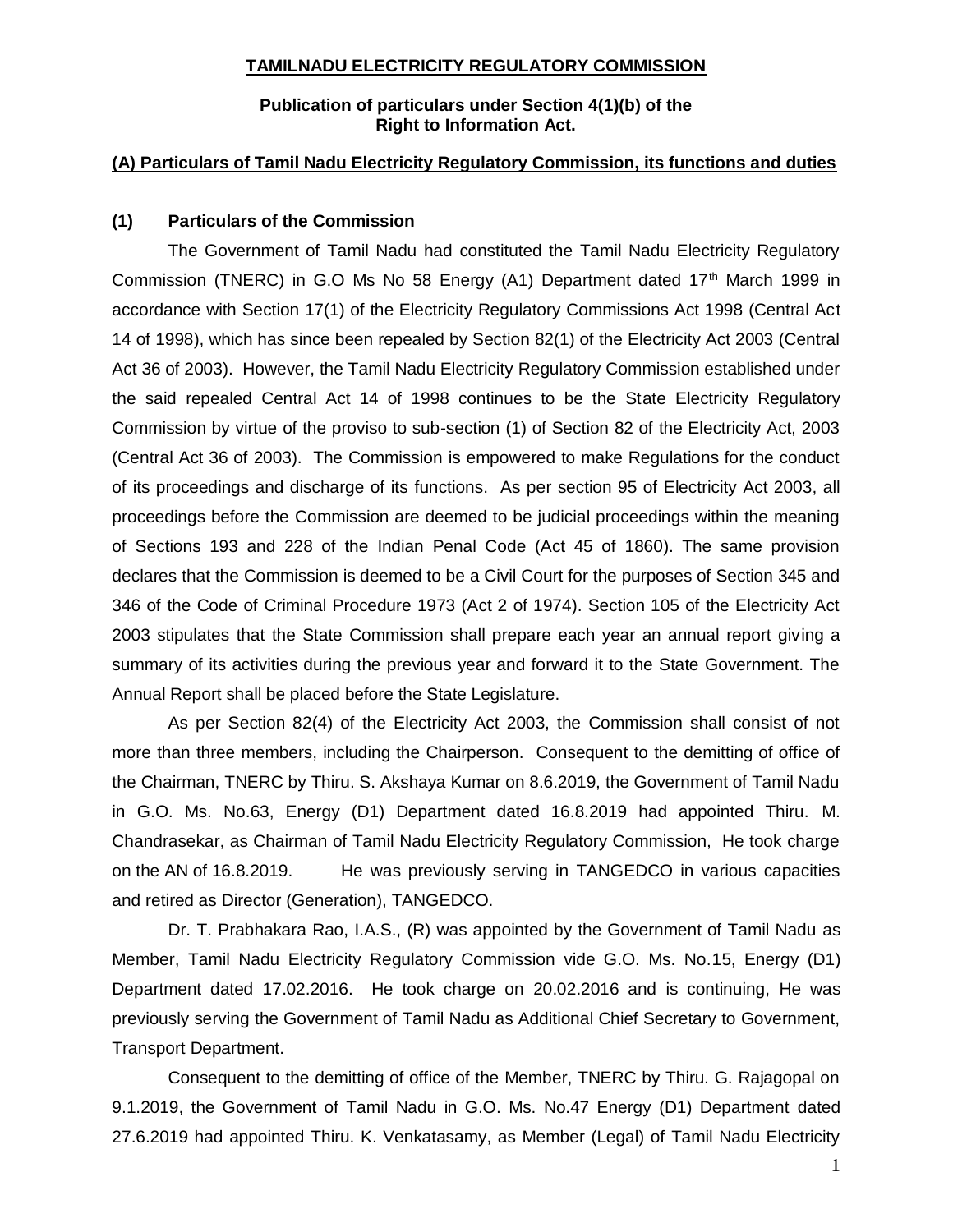Regulatory Commission. He took charge on the FN of 2.7.2019. He was serving as a Judicial Magistrate in the Government of Tamil Nadu and retired as Additional Judge of the City Civil Court, Chennai.

The contact address, telephone numbers, fax, website and email address of TNERC are given below.

> Tamil Nadu Electricity Regulatory Commission 4<sup>th</sup> Floor, SIDCO Corporate Office Building, Thiru-vi-ka Industrial Estate, Guindy, Chennai 600 032. Phone 044-2953 5806, 044-2953 5816 Fax No. 044-2953 5893 Website: [www.tnerc.gov.in](http://www.tnerc.gov.in/)  e-mail : [tnerc@nic.in](mailto:tnerc@nic.in)

## **(2) Functions of the Commission**

As provided for in the Electricity Act 2003, (hereunder called the "Act") the Commission's functions, as per section 86 of the Act are:

- (a) to determine the tariff for generation, supply, transmission and wheeling of electricity, wholesale, bulk or retail, as the case may be, within the State: Provided that where open access has been permitted to a category of consumers under section 42, the Commission shall determine only the wheeling charges and surcharge thereon, if any, for the said category of consumers;
- (b) to regulate electricity purchase and procurement process of distribution licensees including the price at which electricity shall be procured from the generating companies or licensees or from other sources through agreements for purchase of power for distribution and supply within the State;
- (c) to facilitate intra-state transmission and wheeling of electricity;
- (d) to issue licenses to persons seeking to act as transmission licensees, distribution licensees and electricity traders with respect to their operations within the State;
- (e) to promote cogeneration and generation of electricity from renewable sources of energy by providing suitable measures for connectivity with the grid and sale of electricity to any person, and also specify, for purchase of electricity from such sources, a percentage of the total consumption of electricity in the area of a distribution licensee;
- (f) to adjudicate upon the disputes between the licensees, and generating companies and to refer any dispute for arbitration;
- (g) to levy fee for the purposes of this Act;
- (h) to specify State Grid Code consistent with the Grid Code specified under clause (h) of sub-section (1) of section 79;
- (i) to specify or enforce standards with respect to quality, continuity and reliability of service by licensees;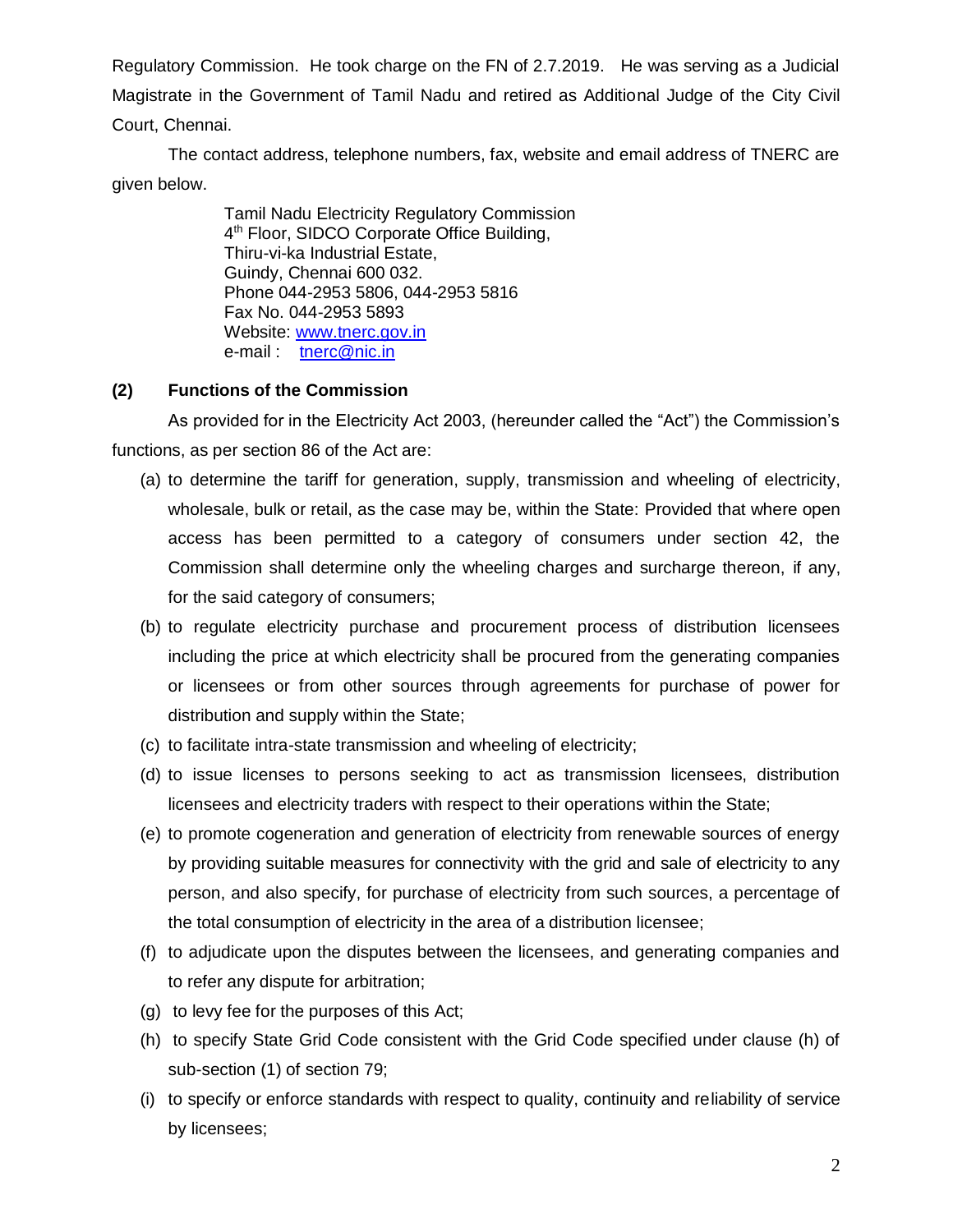- (j) to fix the trading margin in the intra-State trading of electricity, if considered, necessary; and
- (k) to discharge such other functions as may be assigned to it under this Act.

The Commission shall advise the State Government on all or any of the following matters, namely:-

- (a) promotion of competition, efficiency and economy in activities of the electricity industry;
- (b) promotion of investment in electricity industry;
- (c) reorganization and restructuring of electricity industry in the State
- (d) matters concerning generation, transmission, distribution and trading of electricity or any other matter referred to the State Commission by that Government.

The Commission shall ensure transparency while exercising its powers and discharging its functions. In discharge of its functions the Commission shall be guided by the Act, National Electricity Policy, National Electricity Plan and Tariff Policy.

# **(3) Powers and Duties of Commission's officers and employees**

(a) Chairman and Members

As the Chairman and the Members constitute the Commission, the powers of the Chairman and Members are that of the Commission. The following are the powers of the Commission as provided for in sections 94 to 96 of the Act.

(1) The Appropriate Commission shall, for the purposes of any inquiry or

proceedings under this Act, have the same powers as are vested in a civil court under the Code of Civil Procedure, 1908 in respect of the following matters, namely: -

- (i) summoning and enforcing the attendance of any person and examining him on oath;
- (ii) discovery and production of any document or other material object producible as evidence;
- (iii) receiving evidence on affidavits;
- (iv) requisitioning of any public record;
- (v) issuing summons for the examination of witnesses;
- (vi) reviewing its decisions, directions and orders;
- (vii) any other matter which may be prescribed.

(2) The Appropriate Commission shall have the powers to pass such interim order in any proceeding, hearing or matter before the Appropriate Commission, as the Commission may consider appropriate.

(3) The Appropriate Commission may authorize any person, as it deems fit, to represent the interest of the consumers in the proceedings before it.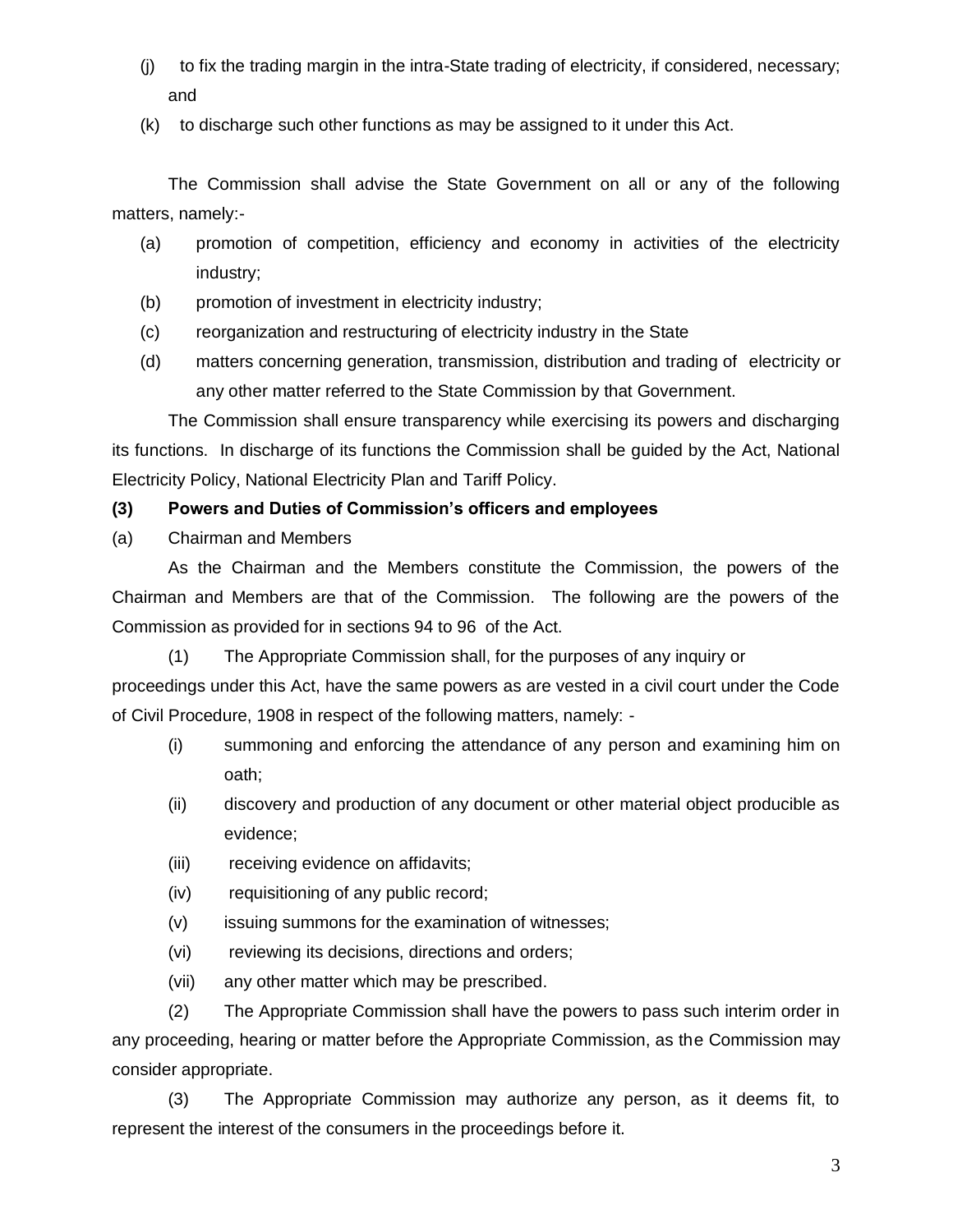(4) All proceedings before the Appropriate Commission shall be deemed to be judicial proceedings within the meaning of sections 193 and 228 of the Indian Penal Code and the Appropriate Commission shall be deemed to be a civil court for the purposes of sections 345 and 346 of the Code of Criminal Procedure, 1973.

(5) The Appropriate Commission or any officer, not below the rank of a Gazetted Officer specially authorized in this behalf by the Commission, may enter any building or place where the Commission has reason to believe that any document relating to the subject matter of the inquiry may be found, and may seize any such document or take extracts or copies there from subject to the provisions of section 100 of the Code of Criminal Procedure, 1973, in so far as it may be applicable.

The duties of the Commission are to carryout the functions as stipulated under Section 86 of the Electricity Act 2003.

(b) Secretary

The powers and duties of the Secretary of the Commission has been specified by the Commission as provided for under Regulation 9 of TNERC Conduct of Business Regulations 2004 and powers and duties of Secretary are as detailed below:

Administration

- (i) The Secretary shall be the Principal Officer and spokesperson of the Commission.
- (ii) Secretary shall be responsible for General Administration, attendance and upkeep of office of the Commission.
- (iii) All the correspondences to the Commission and from the Commission shall be in the name of the Secretary.
- (iv) Secretary shall be the Drawing and Disbursing Officer of the Commission.
- (v) Secretary shall have the custody of seals and records.
- (vi) Secretary shall allocate the work among the different officers and staff of the Commission.
- (vii) Secretary shall issue orders of appointment for all categories subject to the selection procedures under TNERC Service Regulations.(\* To be issued separately)
- (viii) Secretary shall declare commencement and completion of probation of staff and officers who are required to be placed under a period of probation as per the TNERC Service Regulations.
- (ix) Secretary is empowered to sanction increment to the staff and officers of the Commission.
- (x) Secretary is empowered to sanction all kinds of leave to the officers and staff of the Commission.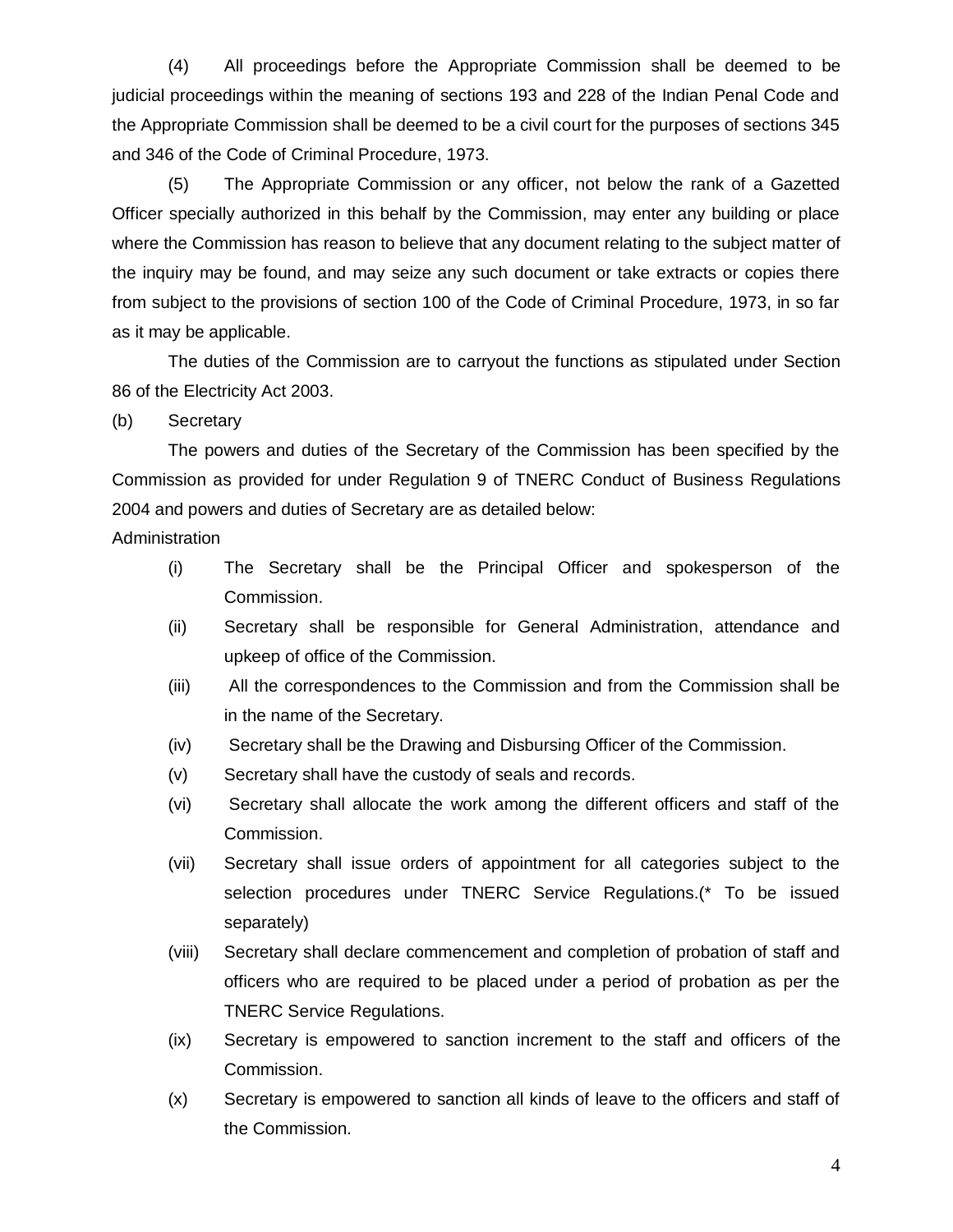#### Accounts and Finance

- (i) Secretary shall pass all the entitlement claims and other bills for supply and works without any monetary limit and draw cheques for the claim / bills admitted / passed and also for office maintenance expenses.
- (ii) Secretary is empowered to call for and process tenders for procurement of material and execution of work in accordance with the Tamil Nadu Transparency in Tenders Act 1998 and Tamil Nadu Transparency in Tender Rules 2000 and in accordance with TNERC Tender Procedure approved by the Commission as well as in TNERC – Appointment of Consultant Regulations 2004.
- (iii) Secretary shall cause preparation of Budget in each financial year showing the estimated receipts and expenditure of the Commission for the next financial year and forward the same to Government of Tamil Nadu as required in Section 106 of the Act.
- (iv) Secretary shall ensure that the expenditure is covered under Budget provision.
- (v) Secretary shall ensure the maintaining of proper accounts and other relevant records and preparation of Annual Statement of Accounts in the prescribed format for each financial year. The Annual Statement of Accounts shall be got audited by the Accountant General. The Certified Annual Statement of Accounts shall be forwarded to the Government of Tamil Nadu to be laid before the State Legislature.
- (vi) Secretary shall ensure preparation of Annual Reports every year in the prescribed format. The Annual Report shall be forwarded to the Government of Tamil Nadu to be laid before the State Legislature.
- (vii) As drawing officer, Secretary is responsible for proper maintenance of Bank Account and drawal of cheque. Secretary shall verify and certify closing balance of cash on hand and at bank every month.
- (viii) Secretary shall make all payments by drawing cheques.
- (ix) To ensure compliance of above duties, Secretary shall allocate the works suitably among the subordinate officers and staff for their accountability.

Conduct of Business

- (i) Secretary shall receive and cause to receive all petitions, applications or references on behalf of the Commission and arrange for their acknowledgement.
- (ii) Secretary shall assist the Commission in the conduct of the proceedings and cause to prepare brief and summarize of all pleadings before the Commission.
- (iii) Secretary shall cause issuance of notices of enquiry by the Commission.
- (iv) Secretary shall arrange convening of Commission's meetings and place the matter before the Commission for consideration and orders.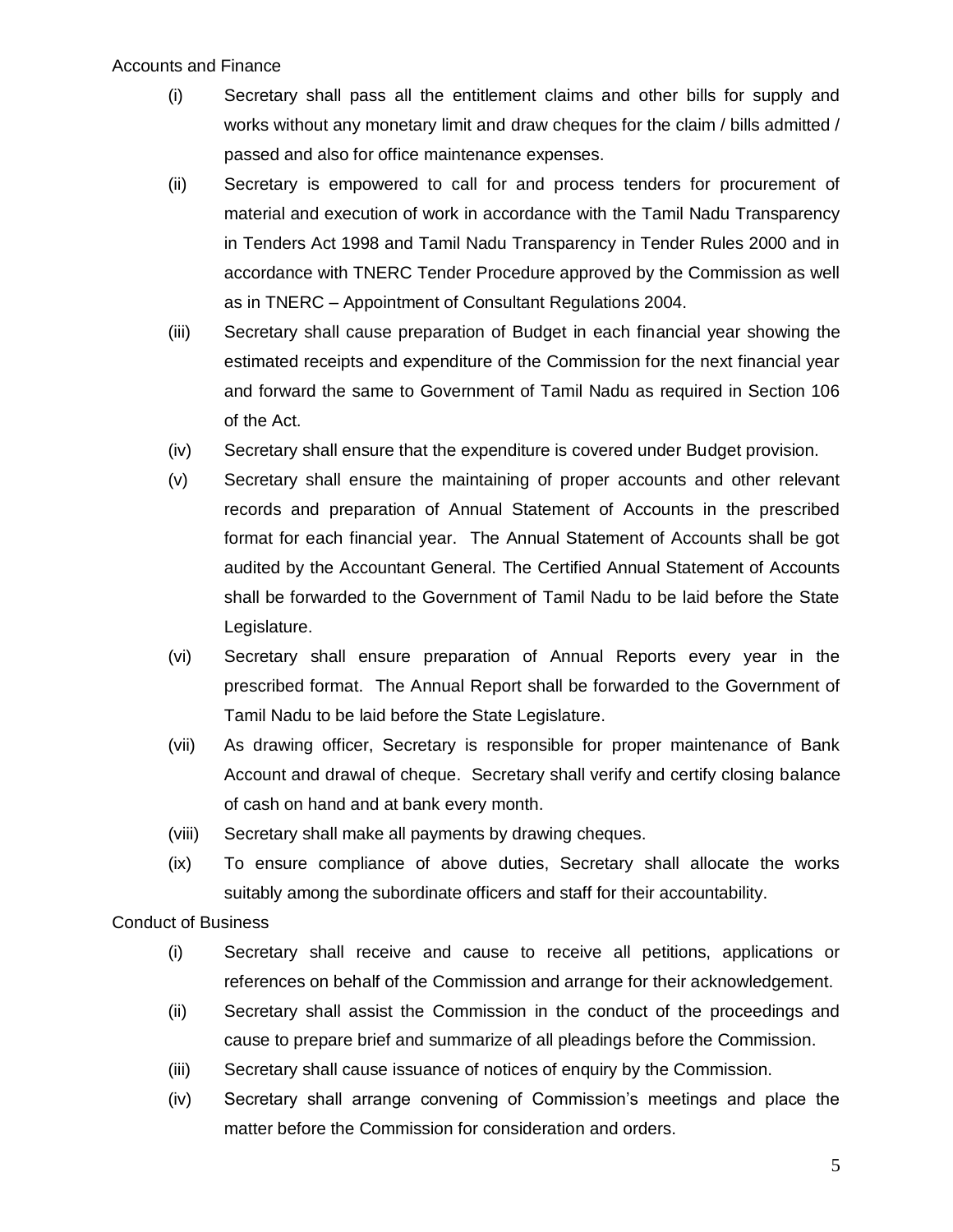- (v) Secretary shall prepare minutes of meetings of the Commission and record the decision of the Commission in the Minutes Book maintained for the purpose.
- (vi) Secretary shall authenticate all orders and decisions of the Commission.
- (vii) Secretary shall issue certified copies of the orders passed by the Commission.
- (viii) Secretary shall ensure enforcement and compliance of orders passed by the Commission by the persons concerned in accordance with the provision of the Act and Regulations and if necessary may seek orders of the Commission for direction.
- (ix) Secretary shall be ex-officio Secretary to the State Advisory Committee and convene Committee meetings after giving 14 days notice to the members.
- (x) Secretary shall place the notes if any received from the members before the Advisory Committee. Secretary shall arrange to record the minutes of the Committee meeting.
- (c) Director (Engineering)

Assisting the Commission in decision making process related to the functions of the Commission as provided in the Electricity Act, 2003.

- (i) Preparation of tariff orders and case orders under the jurisdiction of the Commission.
- (ii) Framing of Regulations/ Codes and amendments under the jurisdiction of the Commission.
- (iii) Collection, maintenance and processing of data for Commission's decision making process.
- (iv) Monitoring the activities of the licensees and generating companies as stipulated in the Act, Regulations/Codes and orders made there under.
- (v) Monitoring the compliance of the directives and orders of the Commission by the licensees.
- (vi) Reply to the questions raised in Lok Sabha, Rajya Sabha, State Legislative Assembly and queries under Right to Information Act & consumer representations.
- (d) Director(Tariff)
	- (i) Assist the Commission for all the matters relating to tariff such as analysis of ARR and tariff petitions, tariff for renewable sources of energy etc.
	- (ii) Issue of clarifications in tariff and also issue of orders in change of tariff. Follow up of directions issued with tariff order.
	- (iii) Amendment of various regulations of the Commission.
	- (iv) Issue of Trading License.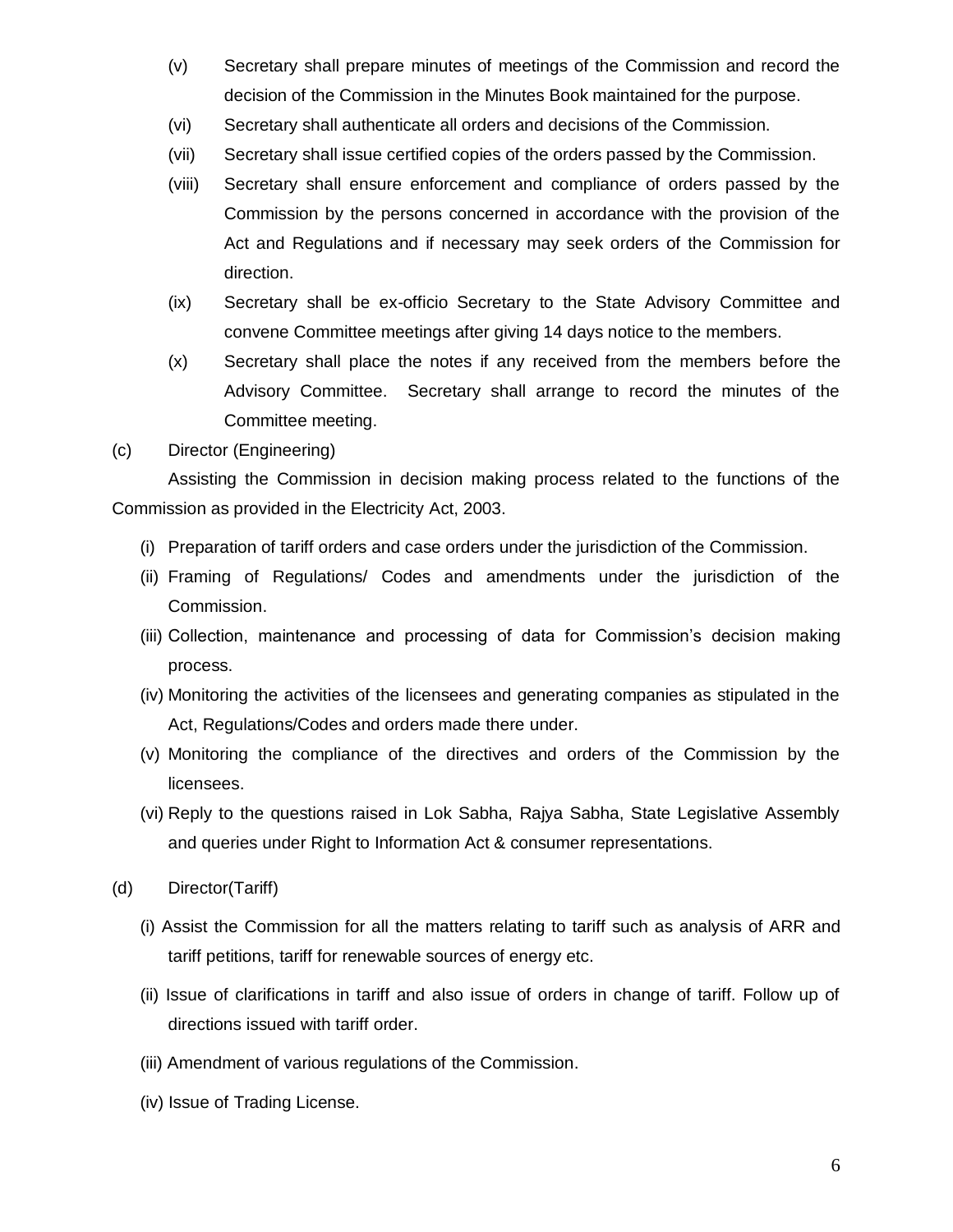## (e) Director(Legal)

(i) Assist the Commission for all the legal matters such as passing of final orders in regard to review petitions, Appeal petitions, Miscellaneous petitions etc.,

(ii) Drafting of counter-affidavits, Memorandum of reply etc., to the various WPs filed before the High Court, Madras, SLP filed before the Supreme Court and appeals filed before the Appellate Tribunal, New-Delhi against the orders passed by the Commission.

(iii) Designated Officer for the purpose provided for under Rule 20(3) of the TNERC Conduct of Business Regulations, 2004.

- (f) Deputy Director (Engineering 1)
	- (i) Determination of Tariff for Solar Power and related issues
	- (ii) Determination of Tariff for Wind Power and related issues
	- (iii) Tariff related works such as Capital Investment Plan approval of TANTRANSCO AND SLDC for the Multi Year Tariff (MYT) Control Period
	- (iv) Determination of Pooled cost of Power Purchase.
	- (v) Regulation related works on forecasting, Scheduling and Deviation Settlement and related matters for Solar and Wind Generation.
	- (vi) Regulation related works on Deviation Settlement Mechanism for conventional generators.
	- (vii)Deviation Settlement Mechanism procedure for Wind and Solar and for Conventional Generators.
	- (viii) Open Access Regulation related works
	- (ix) SLDC Ring Fencing works
	- (x) Deemed Transmission License works
	- (xi) Preparation of notes to assist the Commission in finalization of orders against petitions filed by different categories of petitioners on various issues such as NCES related matters, regulatory issues, retail tariff matters etc.
	- (xii)Preparation of counter affidavits in respect of appeal petitions filed by TANGEDCO and others against orders of the Commission before the Hon'ble APTEL and Supreme Courts for assisting the commission
	- (xiii) Correspondence with Forum of Regulators.
	- (xiv) Correspondence with TANTRANSCO and SLDC on the above matters.
	- (xv) Replies to RTI related queries.
	- (xvi) Tariff related works for TRANTRANSCO and SLDC
	- (xvii) Any other special works assigned by Director/Engineering/ Commission.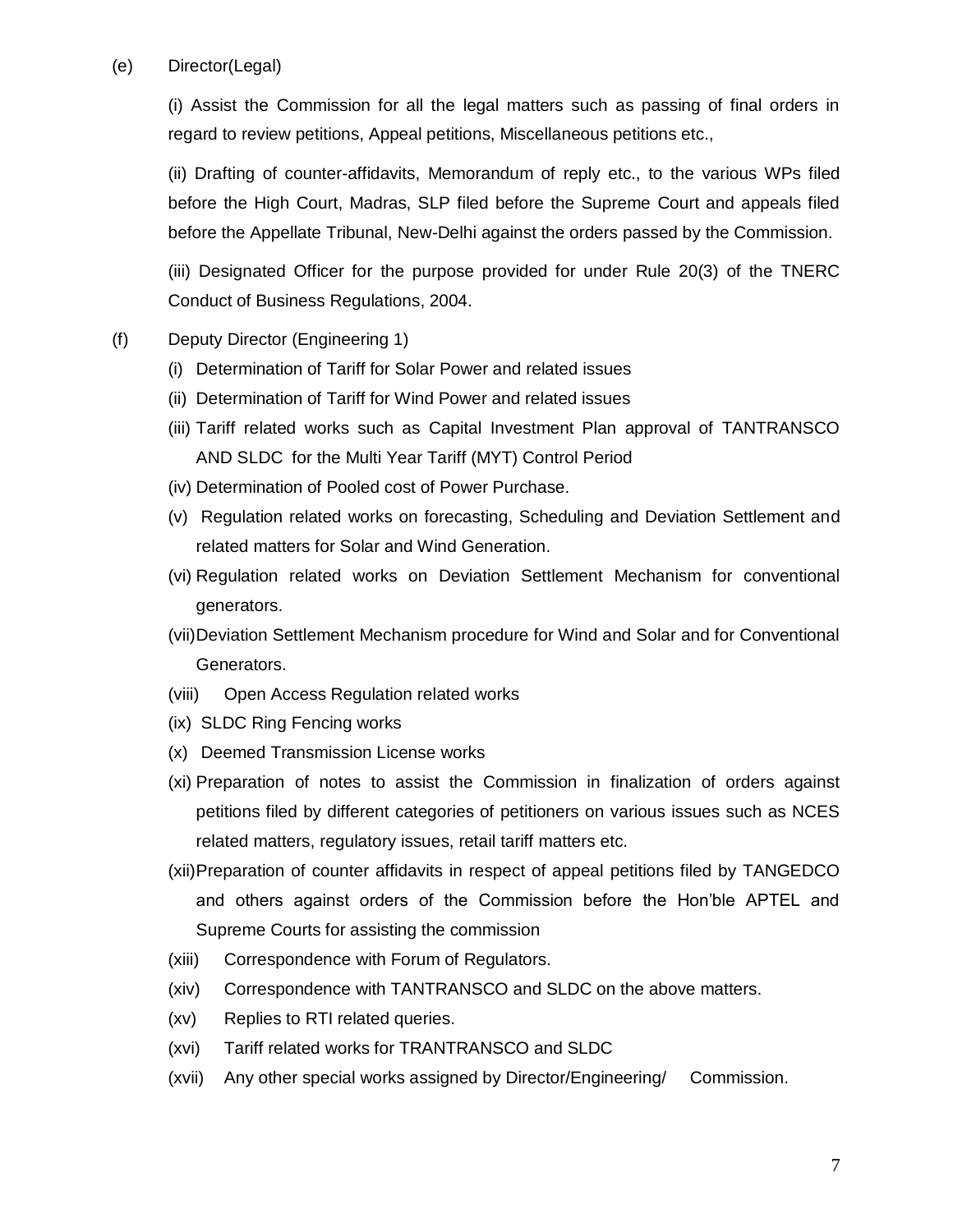- (g) Deputy Director (Engineering 2)
	- (i) Distribution code and it's amendments
	- (ii) Supply code and it's amendments
	- (iii) Tariff related works such as Capital Investment Plan approval of TANGEDCO for the Multi Year Tariff (MYT) Control Period of
	- (iv) Scrutinizing the operational performance parameters of thermal, hydro and gas generating stations of TANGEDCO and initiate follow up action.
	- (v) Follow up works of upcoming Thermal, Hydel and Gas Projects
	- (vi) Consumer Grievance Redressal Forum related works like submission of quarterly Status report regarding functioning of CGRF to the Forum of Regulators (FOR), nomination of members to the Forum and handling of petitions related to Consumer grievances.
	- (vii) Demand Side Management Implementation of DSM action plan in areas of operation of TANGEDCO under DSM programme.
	- (viii) RTI replies for TANGEDCO
	- (ix) Correspondence with TANGEDCO on the above matters.
	- (x) Tariff related works for TANGEDCO
	- (xi) Deemed Distribution Licensee workd
	- (xii) Tender related works of Assistant Director/ Computer
	- (xiii) Hormonics
	- (xiv) Any other works specially assigned by Director/Engineering/ Commission.
- (h) Deputy Director(Tariff)-I
	- (i) Determination of tariff for bagassee based cogeneration plants.
	- (ii) Determination of Non tariff related revenue (miscellaneous charges) to be collected by licensees.
	- (iii) Monitoring for receiving agreement fees collected by Electricity Distribution Circles.
	- (iv) Scrutiny and other correspondence with regard to issuance of trading license within the time stipulated in the Regulations / Act thereof.
	- (v) Preparation of Energy Wheeling Agreement and Energy Purchase Agreement for bagasse based cogeneration plants.
	- (vi) Correspondence with FOR, CEA, Finance Commission, Mop on tariff related issues.
	- (vii) MIS statements with reference to TANTRANSCO. These reports are to be received in 20 days of successive month and analytical report to be submitted within 15 days to the Commission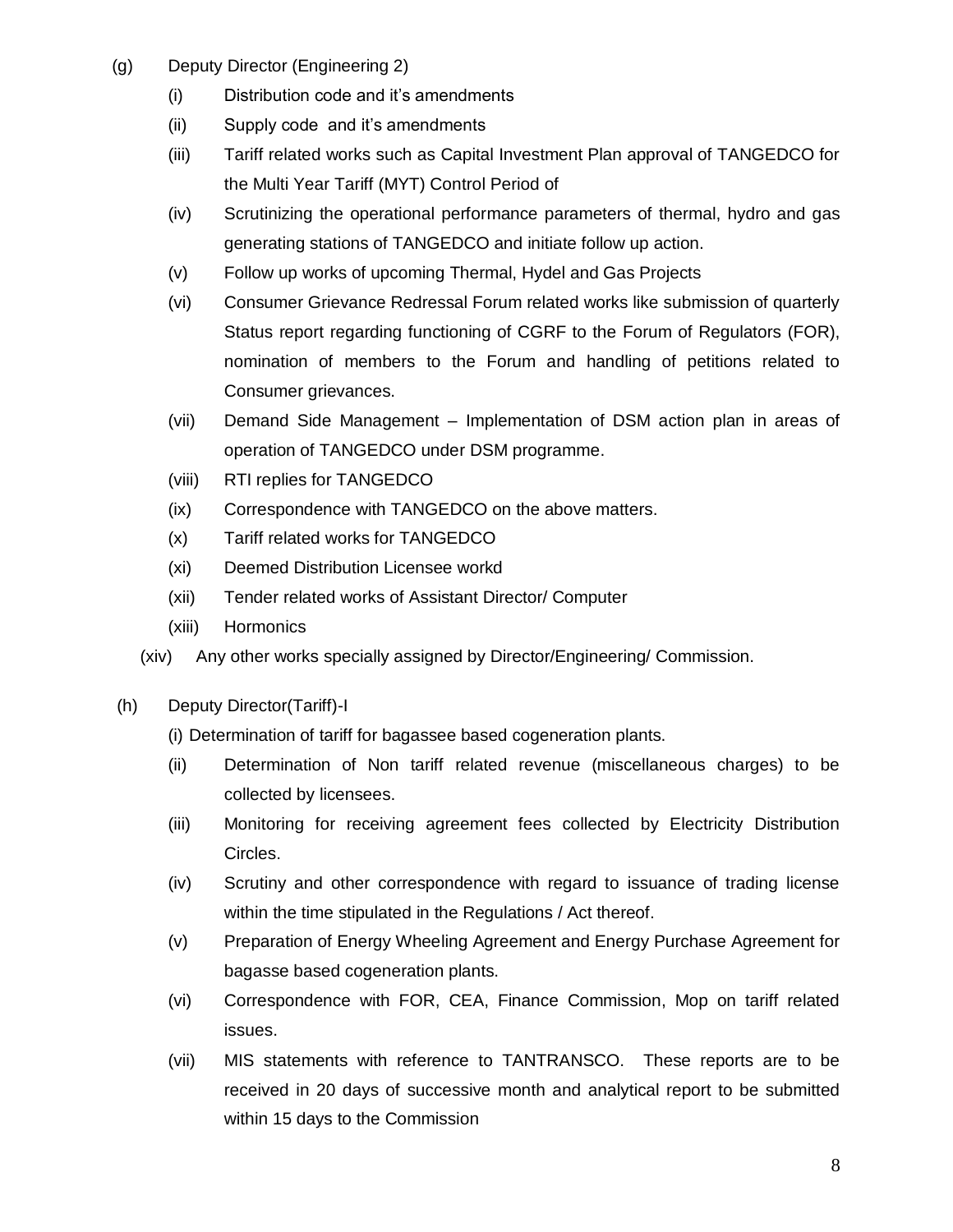- (viii) Receiving, tabulating and analyzing the stakeholders comments received for the tariff petitions of TANTRANSCO.
- (ix) Correspondence with TANTRANSCO for communicating the deficiencies in the tariff petition and receiving the replies thereto.
- (x) Correspondence with TANTRANSCO with reference to transmission tariff related issues.
- (xi) Coordinating with the consultants for receiving draft orders of TANTRANSCO and effecting corrections thereon on a regular basis during the tariff determination period.
- (xii) Preparation of para wise remarks for cases filed against the Commission before Appellant Tribunal of Electricity, High Court and Supreme Court before a week' time of due date for filing the same with reference to TANTRANSCO and attending the hearings.
- (xiii) Attending SAC meeting sand preparation of minutes of the meeting.
- (xiv) Capex and capitalization of various capital expenditure projects incurred for Transmission projects.
- (xv) Preparation of necessary in puts required for suo motu determination of Transmission tariff.
- (xvi) Study on Cost to serve.
- (xvii) Any other works allotted by the Commission from time to time.
- (i) Deputy Director(Tariff)-II
	- (i) Determination of tariff for Biomass Power Generation Plants.
	- (ii) Preparation of amendments to MYT Regulations and Tariff Regulations and yearly consolidation of MYT Regulations and Tariff Regulations by last week of March every year.
	- (iii) Preparation of amendments to Supply Code of the Commission and yearly consolidation of Supply Code by last week of March every year.
	- (iv) Inputs for amendments to Fees & Fines Regulations.
	- (v) Attending to Audit rectifications for Tariff Division
	- (vi) Preparation of bid documents and evaluation criteria for selection of consultants for tariff determination, award of consultancy, preparation of agreement, other related works until selection of the consultant and return of documents to unsuccessful bidders.
	- (vii) Preparation of para-wise remarks for cases filed against the Commission before Appellate Tribunal for Electricity, High Court and Supreme Court before a week's time of due date for filing the same w.r.t TANGEDCO and attending the hearings.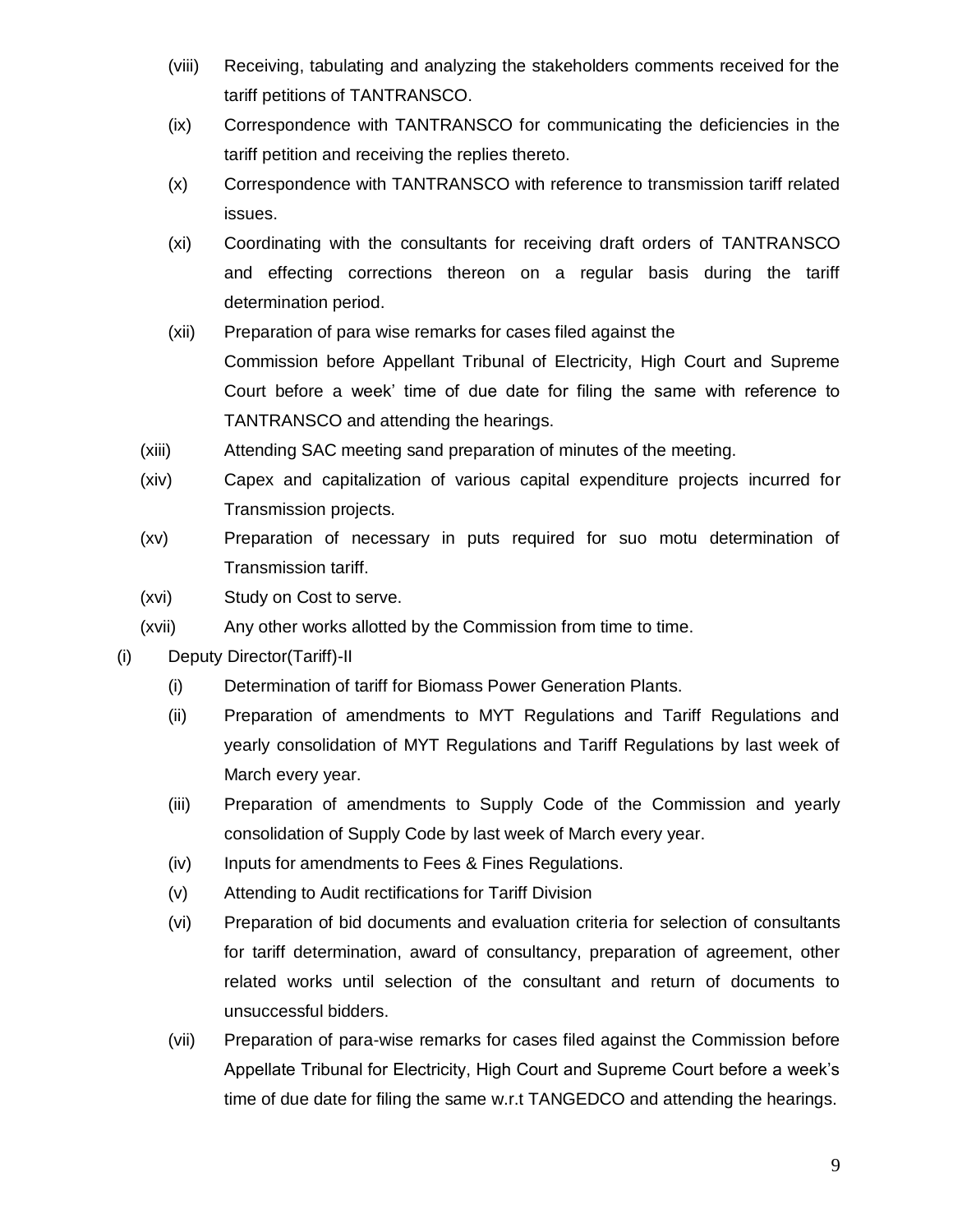- (viii) Correspondence with GoTN, MoP, FOR, FOIR, CERC, CEA, other ERCs, TANGEDCO etc for tariff related issues.
- (ix) Receiving, tabulating and analyzing the stakeholder comments received for the tariff petitions of TANGEDCO.
- (x) Correspondence with TANGEDCO for communicating the deficiencies in the tariff petition and receiving the replies thereto.
- (xi) Coordinating with the consultants for receiving draft orders of TANGEDCO and effecting corrections thereon on a regular basis during the tariff determination period.
- (xii) Attending SAC meetings and preparation of minutes of the meeting.
- (xiii) Attending to TANGEDCO Review meetings and preparation of minutes thereof.
- (xiv) Capex and Capitalization of various capital expenditure projects including system improvement works (SIWs) incurred for Distribution Projects.
- (xv) Preparation of necessary inputs required for suo-motu determination of Distribution works / Retail Tariff.
- (xvi) Maintenance, updation and comments on Standard Bid documents (Case 1 & 2) issued by Ministry of Power.
- (xvii) Maintenance, updation and comments on Tariff Policy issued by Ministry of Power.
- (xviii) R.S.Yarns & Power Private Ltd., Intra State Trading Licensee
- (xix) Any other works allotted by the Commission from time to time.
- (j) Assistant Director (Statistical Analyst)
	- (i) Distribution code and its amendments.
	- (ii) Supply code and its amendments.
	- (iii) Scrutinizing the operational performance parameters of thermal, hydro and gas generating stations of TANGEDCO and initiate follow up action.
	- (iv) Consumer Grievance Redressal Forum related works like submission of quarterly status report regarding functioning of CGRF to the Forum of Regulators (FOR), nomination of members to the Forum and handling of petitions related to consumer grievances.
	- (v) Follow up works of upcoming thermal, hydel and gas projects.
	- (vi) DSOP related works.
	- (vii) RTI replies related to technical matters.
	- (viii) Determination of Tariff for Solar Power and related issues.
	- (ix) Determination of Tariff for Wing Power and related issues.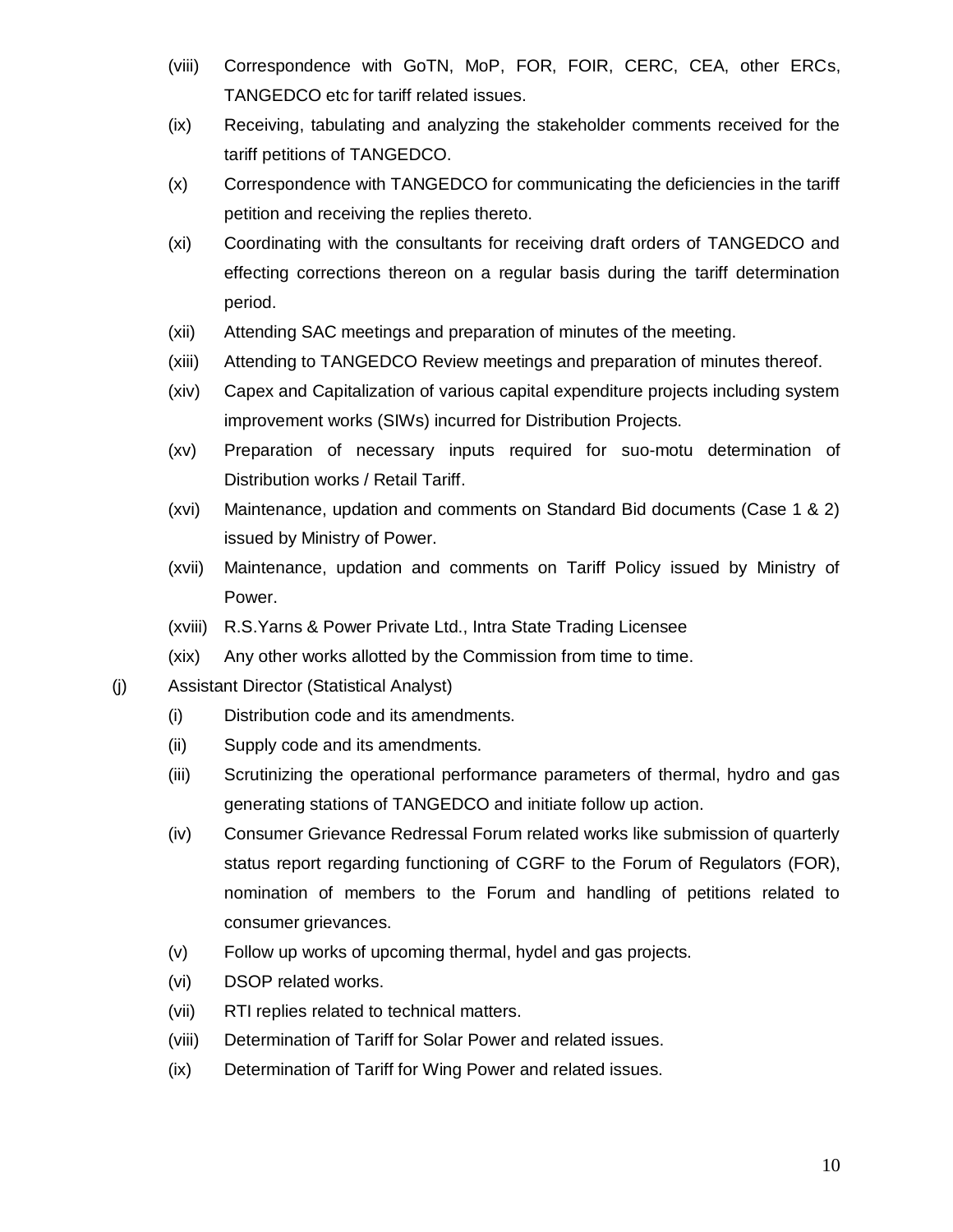- (k) Assistant Director(Computer)
	- (i) Website Maintenance of Commission, Uploading of Commission's orders / cause list /regulations / consultative papers, press release etc.
	- (ii) Website Maintenance of Ombudsman, uploading of his orders and cause list.
	- (iii) Maintenance of Internet & LAN
	- (iv) Arrangements for PPT presentation for all Commission's meetings.
	- (v) Development of software applications / utility software
	- (vi) Daily Grid Report, Daily generation report to be presented to the Commission.
	- (vii) Procurement and maintenance of hardware and software
	- (viii) Providing support for compilation of quarterly returns CGRF & Ombudsman IT security aspects.
	- (ix) Technical Support for e office.
- (l) Assistant Director (Finance & Economic Analyst)
	- (i) Determination of quantum of subsidy payable by GoTN to TANGEDCO Ltd.,
	- (ii) Reconciliation of subsidy claims by TANGEDCO Ltd.,
	- (iii) Determination of Annual License Fees for TANGEDCO & TANTRANSCO in first week of March every year and collection of the same in respective quarters due dates.
	- (iv) Notification of interest on security deposit payable by TANGEDCO to consumers in the first week of March every year.
	- (v) Preparation of Energy Wheeling Agreement and Energy Purchase Agreement for Biomass Based power plants.
	- (vi) RTI related works for tariff matters.
	- (vii) Miscellaneous issues such as Temporary Supply, White Meter card, Additional Security Deposit, complaints by certain consumers etc.,
	- (viii) Preparation of inputs on tariff for Annual Report of the Commission.
	- (ix) Compilation of category wise tariff across all States and submission of comparative statement to Commission within 15 days of issuance of the tariff orders.
	- (x) Correspondence with consumers with regard to their requests for change of tariff etc.,
	- (xi) Calling for Returns on Power Purchase Cost (Monthly), Sales (Quarterly), Resources Review (monthly) and MIS Statement (quarterly) and scrutiny thereof in respect of TANGEDCO. These reports are to be received in 20 days of successive month and analytical report to be submitted within 15days to the Commission.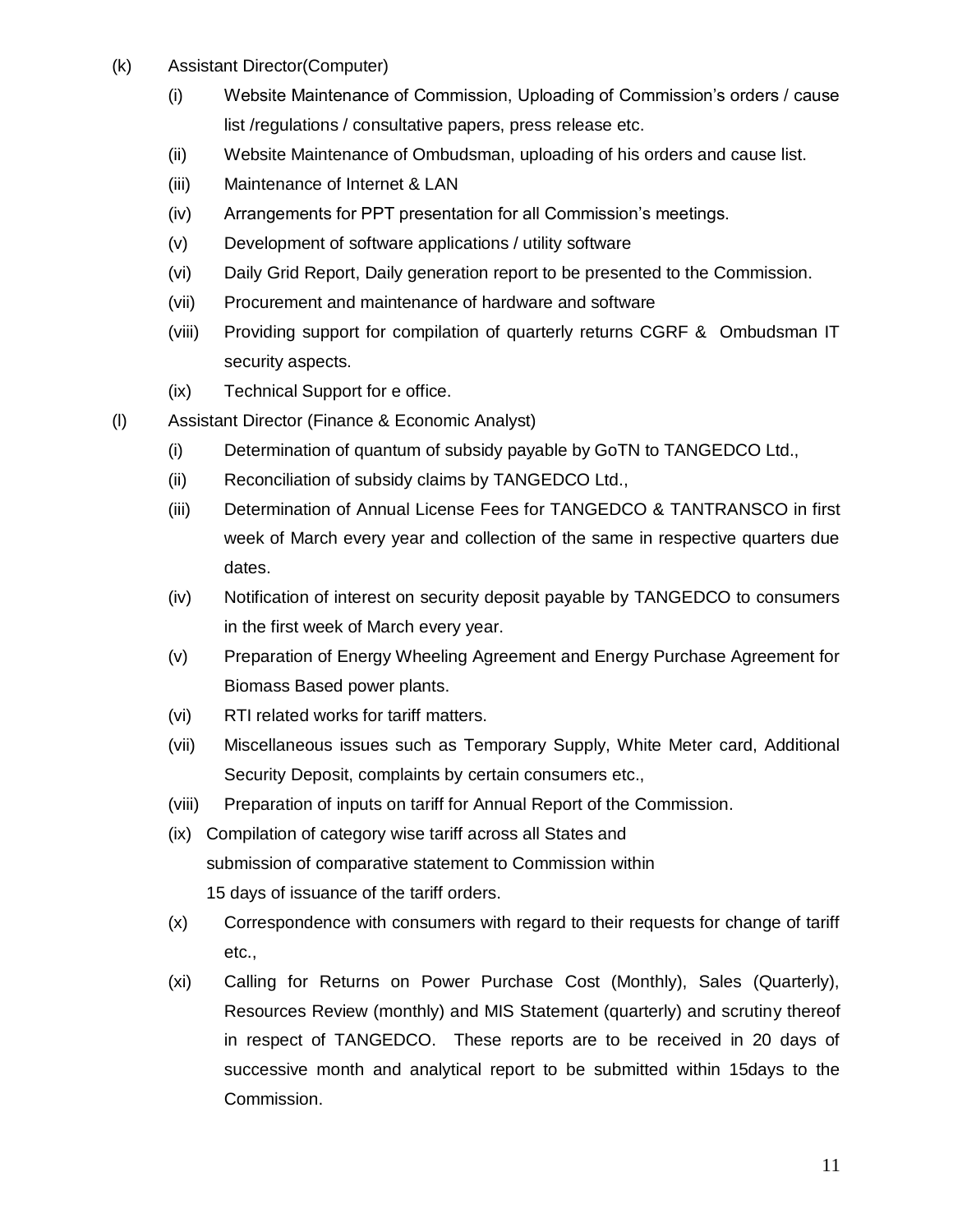- (xii) Capex and Capitalization of various capital expenditure projects incurred for Generation projects.
- (xiii) Preparation of necessary inputs required for suo-motu determination of generation tariff.
- (xiv) Preparation of reports on Economic, Financial and Tariff related issues relating to Power sector from websites and put up to the Commission on daily basis.
- (xv) Any other works allotted by the Commission from time to time.
- (m) Deputy Director (Legal)
	- (i) Monitoring various cases filed against the Commission in APTEL, High Court and Supreme Court.
	- (ii) Preparation of counter affidavit on behalf of the Commission in respect of the cases filed against the Commission in various Forums, wherever necessary.
	- (iii) Examining the sufficiency of court fees paid by the parties in each case.
	- (iv) Sanction of fees to Advocates.
	- (v) Scrutiny of the various Regulations / Amendments to Regulation made by the Commission.
	- (vi) Examining any issue referred to Legal Wing including petitions under RTI Act.
	- (vii) Submission of brief note to the Commission on various judgments in electricity matters.
	- (viii) Annual work done statement.
	- (ix) Gazetting of Notifications or regulations issued by the Commission and placing them on the table of the Assembly.
	- (x) Issue of summons in section 142 proceedings
	- (xi) Submission of daily reports indicating cases pertaining to the Commission listed in various Forums.
	- (xii) Consolidation of Regulations every year.
	- (xiii) Maintenance of registers for Regulations, Statutory Orders and List of cases pending before APTEL, High Court and Supreme Court.
	- (xiv) Preparation of draft skeleton orders without findings in respect of cases heard by the Commission.
	- (xv) Verifying the case laws and applicable judgment of the Supreme Court, High Court and APTEL for the cases to be heard by the Commission and briefing the same to the Commission.
	- (xvi) Monitoring the work of the A.R.O. relating to preparation of Cause List, Daily Order and "A" Diary.
	- (xvii) Monitoring the work of the A.R.O. relating to webhosting of Commission's Orders.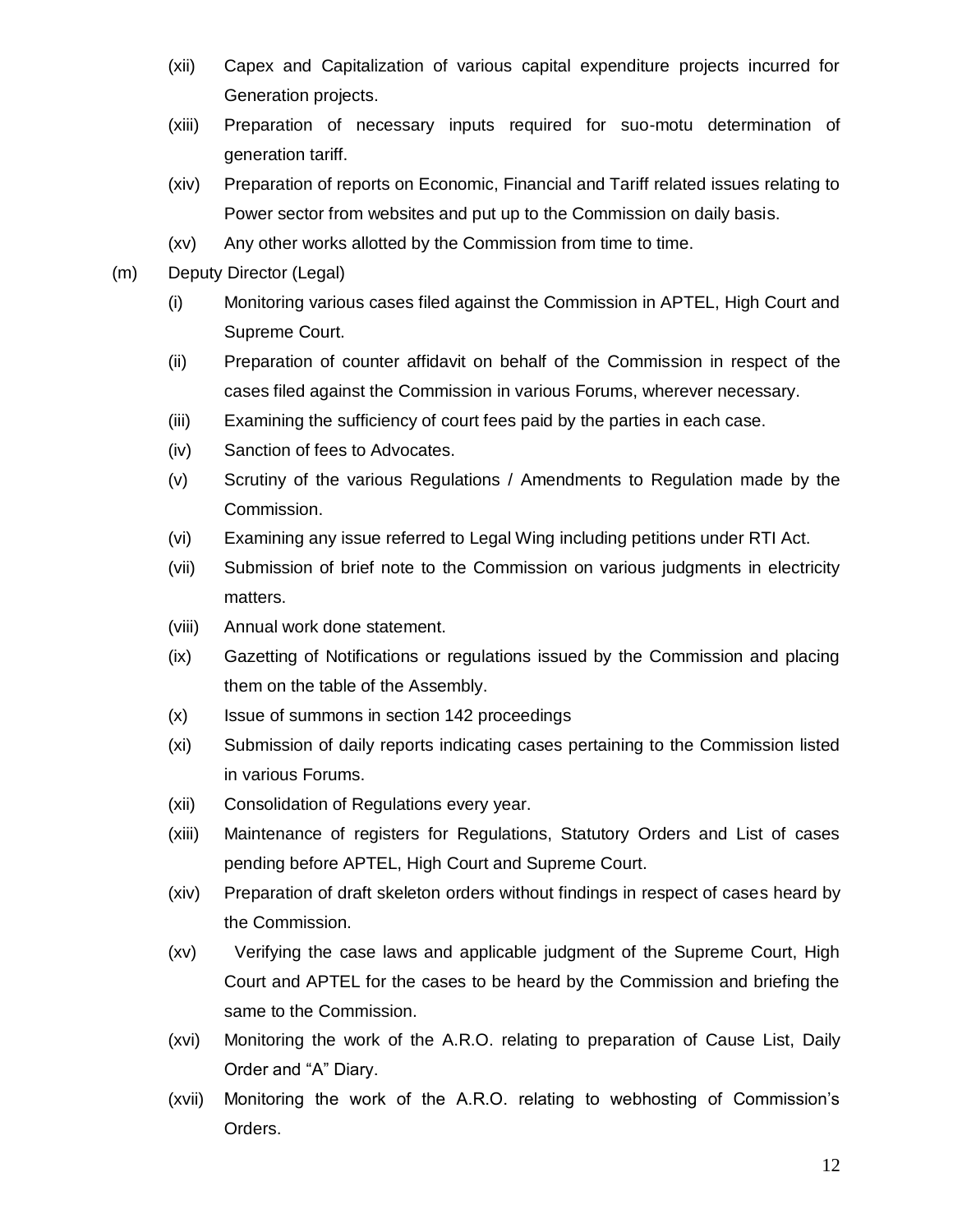- (xviii) Comparing the orders of the Commission thoroughly before webhosting.
- (xix) Periodical checking of the original orders of the Commission kept by A.R.O.
- (xx) Ensuring that the case bundles of the Commission contain all papers required for hearing of the case by the Commission.
- (xxi) Indexing of notice received from APTEL, High Court and Supreme Court.
- (xxii) Any other work which may be assigned to him by the Commission, Director (Legal) from time to time.
- (n) Assistant Secretary
	- (i) All administrative matters.
	- (ii) Follow up works with the Government.
	- (iii) Arranging State Advisory Committee Meeting and State Co-ordination Forum meeting.
	- (iv) Matters relating to FOIR,FOR and SERF.
	- (v) Supervision of accounts.
	- (vii) Preparation of Annual Accounts, Budget Estimate, Revised Estimate and FMA of the Commission
	- (viii) Submitting the Annual Accounts of the Commission for Accountant General's audit and obtaining the Audit Report of the Comptroller & Auditor General of India under section 104(2) of the Electricity Act, 2003 for the respective financial years.
- (o) Public Relations Officer
	- (i) Work related to Public Relations and Press / Media.
	- (ii) Arrangements of meetings and conferences.
	- (iii) Maintenance of building, vehicles and equipments
	- (iv) Information Officer under Right to Information Act-2005
	- (v) Newspaper cuttings
- (p) Private Secretary

Attending to all establishment files / works of the Commission as Personal Assistant to Secretary.

- (q) Personal Assistant to Chairman. Assisting to all the secretarial works of Chairman.
- (r) Personal Assistant to Member (upgraded as Private Secretary) Assisting to all the secretarial works of the Member.
- (s) Personal Assistant to Member (Legal) (upgraded as Private Secretary) Assisting to all the secretarial works of the Members.
- (t) Personal Assistant to Director (Engineering & Tariff) Assisting to all the secretarial works of the Director (Engineering & Tariff) including the Engineering, Tariff and RTI divisions.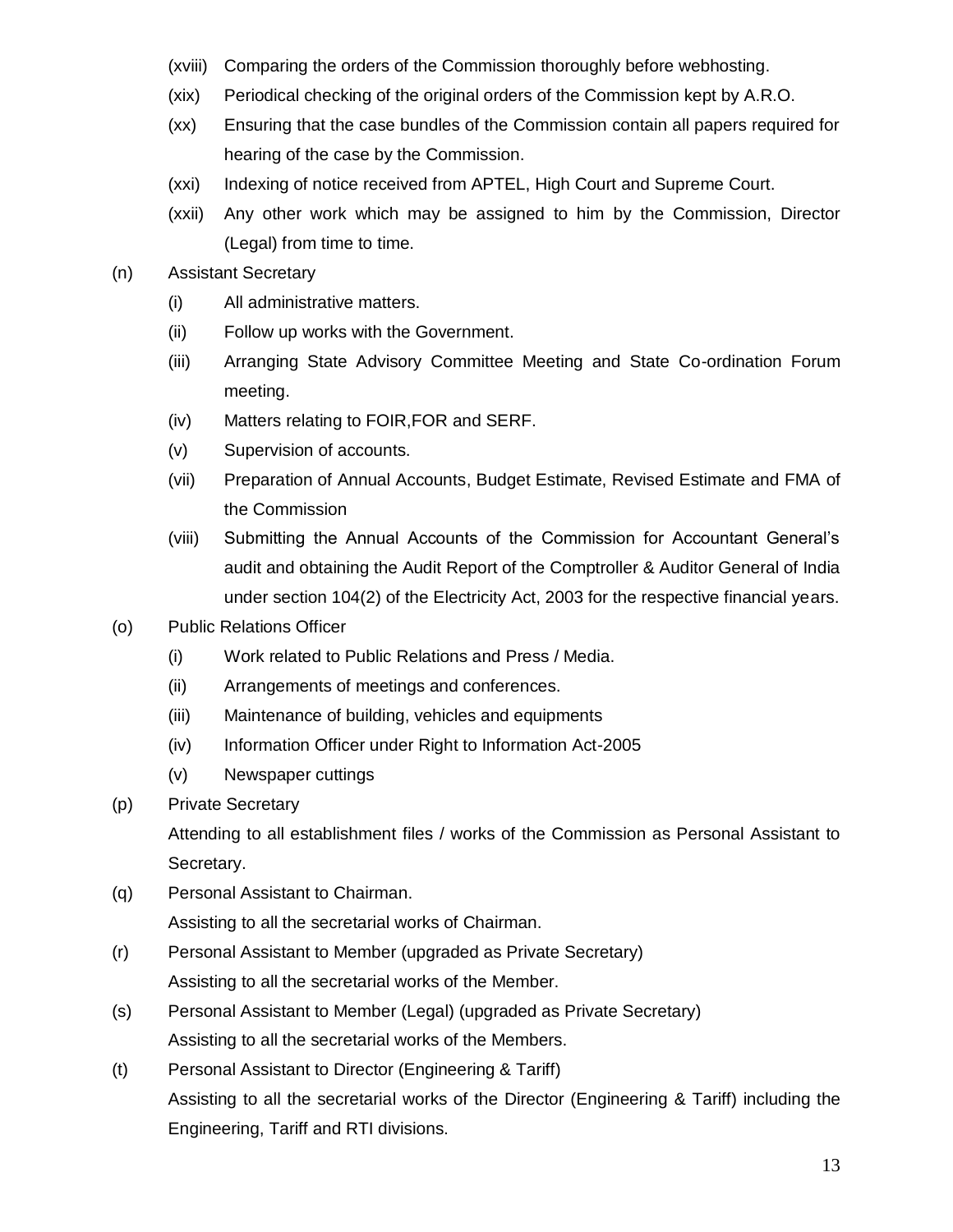- (u) Personal Assistant to Director (Legal) Assisting to all the secretarial works Director (Legal) including Legal Division.
- (w) Personal Assistant to Electricity Ombudsman Assisting to all the secretarial works of the Electricity Ombudsman
- (x) Assistant (Accounts & Administration) Assisting to all the Accounts & Administration works of the Commission.
- (y) Assistant (Legal) Assisting the Legal Division of the Commission.
- (z) Receptionist cum-Telephone Operator
	- (i) Telephone operation, receipt of inward tapals and despatch works.
	- (ii) Issue and receipt of library books.
	- (iii) Issue of stationery.
- (aa) Bench Assistant / Assistant Receiving Officer
	- (i) Receiving petitions / applications filed before the Commission and submission to DD(L) for further action.
	- (ii) Preparation of Cause List.
	- (iii) Hosting the daily orders.
	- (iv) Preparation of "A" diary
	- (v) Assisting the court in the process of conducting case.
	- (vi) Preparation and despatch of cause list.
	- (vii) Hosting of final orders of the Commission.
	- (viii) Keeping the safe custody of the Records of the Commission (i.e. case bundles and O.C. of the orders signed by the Commission.
	- (ix) Despatch of cheques and counters.
	- (x) Issue of certified copies of the order.
	- (xi) Checking the case bundles to ascertain whether all papers required for hearing of the case by the Commission is duly filed by the parties.
	- (xii) All Miscellaneous works connected to the above subjects.
	- (xiii) Any other work that may be allotted by the Director (Legal) from time to time and to assist Deputy Director (Legal) for clerical work.

# **(C) Procedures followed in decision making process, including channels of supervision and accountability.**

(1) Procedures followed in decision making process: The Commission has to comply with the following statutory provisions contained in the Act in its decision making process:

(a) Section 86 (4) of the Electricity Act 2003 stipulates that in the discharge of its functions, the State Commission shall be guided by the National Electricity Policy, National Electricity Plan and Tariff Policy published under section 3.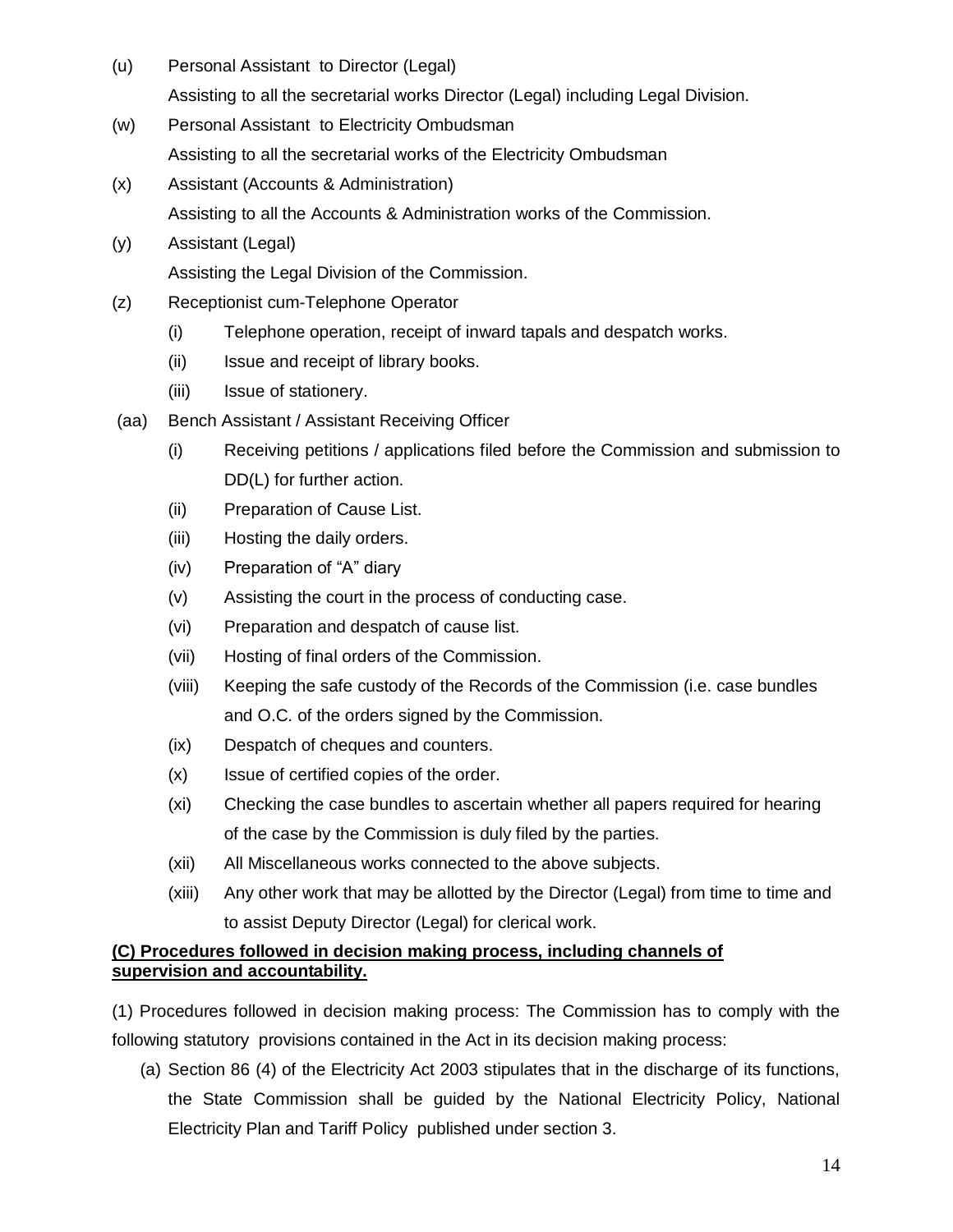- (b) Section 86 (3) of the said Act stipulates that the State Commission shall ensure transparency while exercising its powers and discharging its functions.
- (c) Chapter II of the Tamil Nadu Electricity Regulatory Commission Conduct of Business Regulations 2004 (hereinafter referred to shortly as CBR) contains elaborate provisions for the conduct of business of the Commission's Regulations.
- *(d)* Regulation 11 (1) of the CBR stipulates that " *the Commission may from time to time hold such proceedings as it may consider appropriate in the discharge of its functions under the Act. The Commission may appoint an Officer or any other person whom the Commission considers appropriate to represent the matter as Commission's representative in the proceedings."*
- (e) As per regulation 11 (2) of the CBR "*all matters which the Commission is required under the Act to undertake and discharge through hearings of the affected parties and such other matter as the Commission may consider appropriate shall be done through proceedings."*
- (f) As per Regulation 11 (3) of CBR. *"all other matters may be decided by the Commission administratively through the meeting of the Chairperson and Members or by such other officers or persons to whom the powers and functions have been delegated."*
- (g) The decision of the Commission shall be through majority of votes as provided in section 92 (3) of the Electricity Act 2003.
- (2) Channels of supervision and accountability.

(a) As per section 111 of the Act, any person aggrieved by an order made by the Appropriate Commission under this Act may prefer an appeal to the Appellate Tribunal for Electricity and a further appeal lies to Hon'ble Supreme Court of India under Section 125 of Electricity Act, 2003.

(b) As per section 182 of the Act, every regulation made by the State Commission shall be laid, as soon as may be after it is made, before each House of the State Legislature where it consists of two Houses, or where such Legislature consists of one House, before that House.

(c) As stipulated under section 104 (4), the accounts of the State Commission, as certified by the Comptroller and Auditor-General of India or any other person appointed by him in this behalf, together with the audit report thereon shall be forwarded annually to the State Government and that Government shall cause the same to be laid, as soon as may be after it is received, before the State Legislature.

(d) As per section 105 of the Act, the State Commission shall prepare once every year in such form and at such time as may be prescribed, an annual report giving a summary of its activities during the previous year and copies of the report shall be forwarded to the State Government for placing before the State Legislature.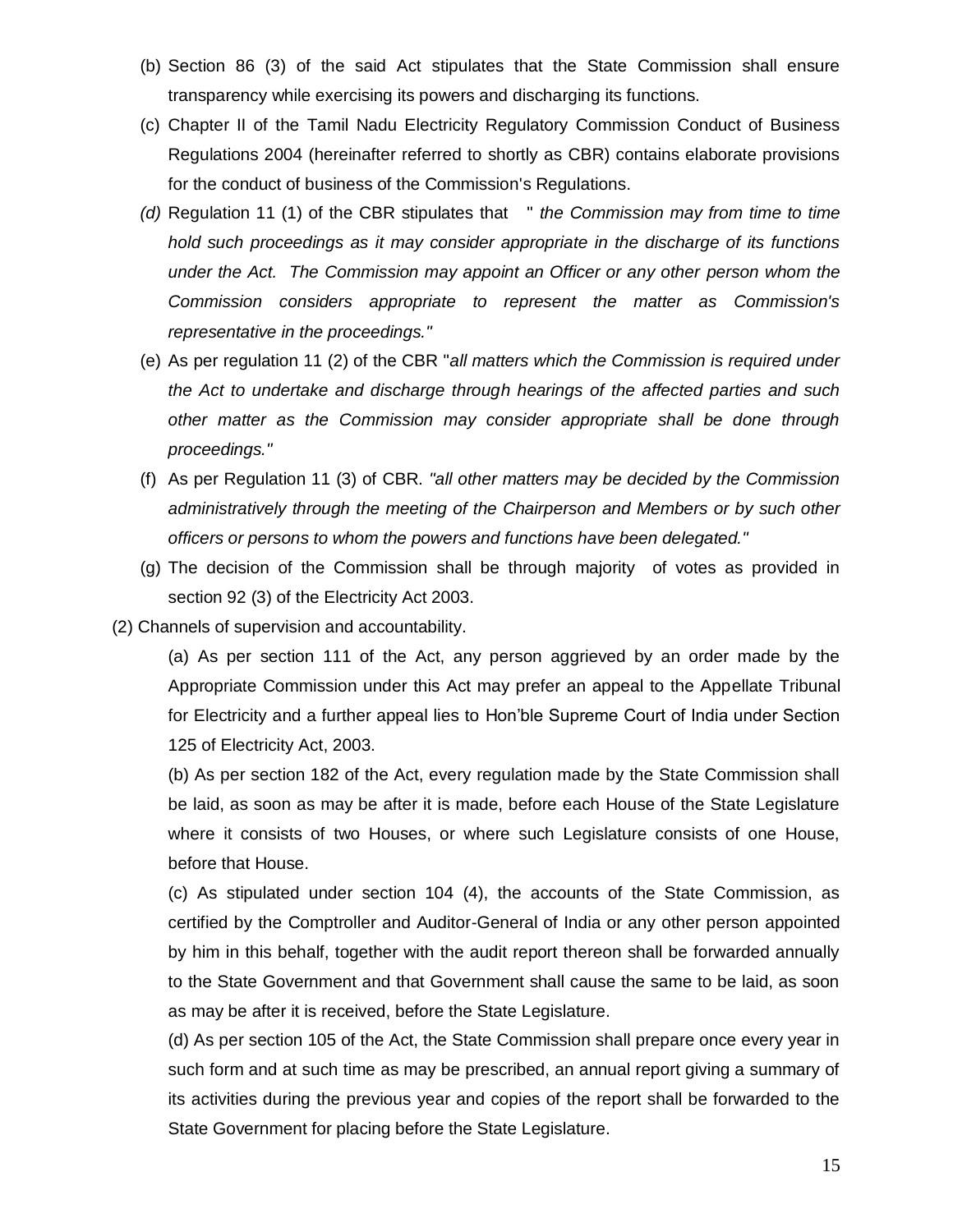# **(D) The norms set by the Commission for discharging its functions**

The Electricity Act 2003 is the binding Act for all the activities of the Commission. The regulations specified by the Commission and the rules framed by the State Government under the Act also set norms / procedures to be followed by the Commission.

Commission also follows the guidelines laid down in National Electricity Policy and plan, Tariff Policy and other rules and guidelines issued by the Government, CEA and CERC under the Act.

# **(E) Rules, Regulations, Manuals, Records held by the Commission or used by its employees for discharging its functions**

- 1. Electricity Act 2003
- 2. Conduct of Business Regulations
- 3. Tamil Nadu Electricity Supply Code
- 4. Tamil Nadu Electricity Distribution Code
- 5. State Advisory Committee Regulations
- 6. Appointment of Consultants Regulations
- 7. Fees and Fines Regulations 2004
- 8. Tamil Nadu Electricity Distribution Standards of Performance Regulations
- 9. Tamil Nadu Electricity Grid Code
- 10. Licensing Regulations-2005
- 11. Intra State Open Access Regulations
- 12. (Terms and Conditions for determination of Tariff) Regulations 2005.
- 13. [Regulations for Consumer Grievance Redressal Forum and Electricity Ombudsman.](http://www.tnerc.gov.in/regulation/Griev2004.pdf)
- 14. Powers and Duties of Secretary Regulations.
- 15. Guidelines laid down in National Electricity Policy and plan, Tariff Policy and other rules and guidelines issued by the appropriate Government, CEA and CERC under the Act.
- 16. Renewable Sources of Energy Regulations.
- 17. (Terms and conditions for determination of Tariff for Intra-State Transmission / Distribution of Electricity under MYT Framework) Regulations 2009.
- 18. Manner of payment of subsidy by GOTN Regulations.
- 19. Deviation Settlement Mechanism Forecasting, Scheduling for Wind, Solar and other entities.

# **(F) Statement of categories of documents held by the Commission**

a) Petitions received from the licensee and generating companies and orders passed thereon.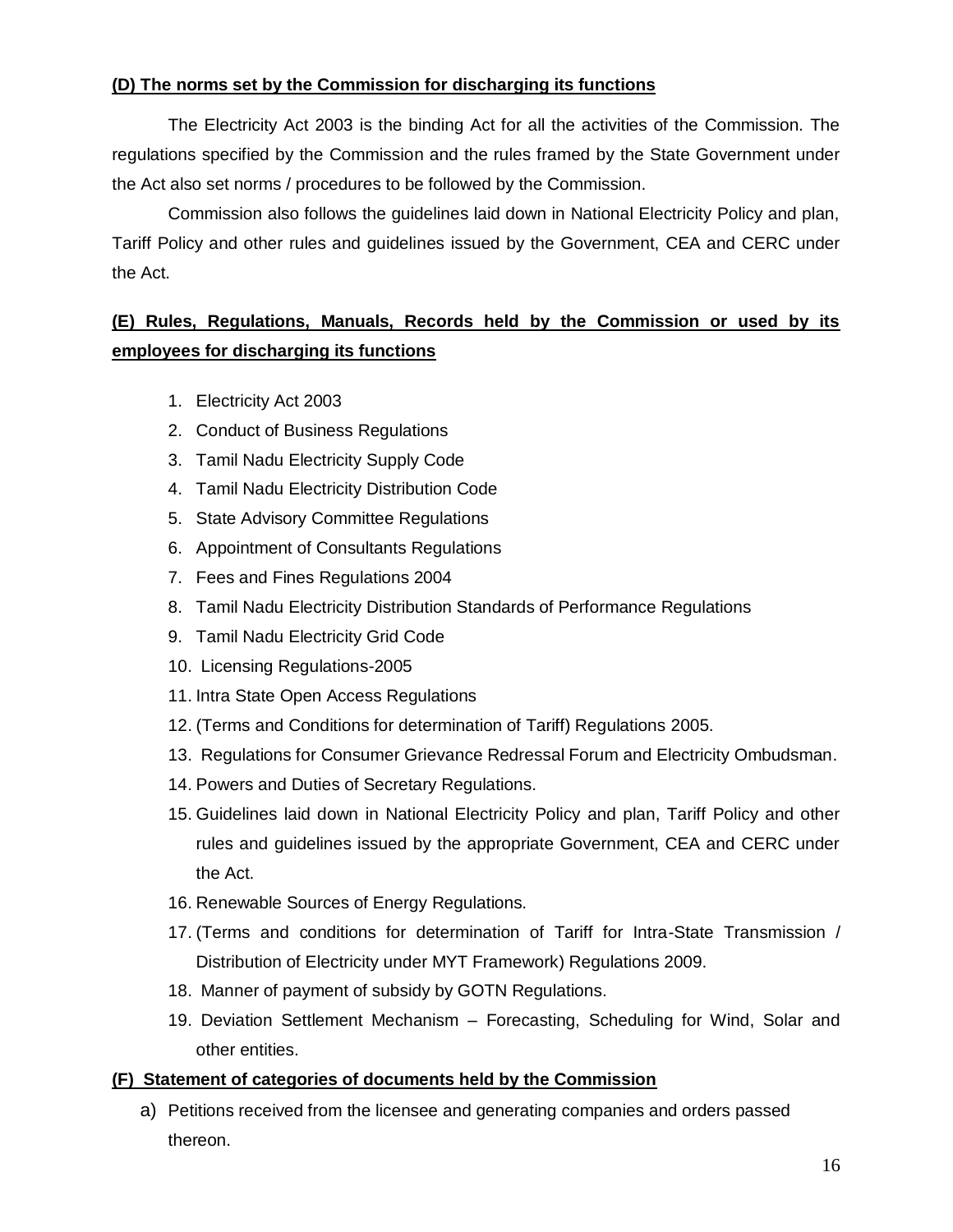- b) Petitions received from other stakeholders and orders passed thereon.
- c) Draft or final regulations, codes, amendments and staff papers issued by the **Commission**
- d) Correspondence with Stakeholders, other ERCs, Governments etc.
- e) Audit reports of Accountant General and annual accounts.
- f) Documents related to administration, finance and other internal functions of the Commission.
- g) Minutes of the Commission, SAC and other meetings.
- h) Annual reports and Audited Annual Accounts submitted to Government for placing before the State Legislature

#### **(G) Particulars of arrangement that exists for consultation with, or representation by, members of the public in relation to formulation of its policy or implementation thereof.**

As per Section 64 (3) of the Electricity Act, 2003, the Commission invites suggestions & objections from the public before finalizing tariff orders and in case of codes, regulations or any other matters that merits the eliciting of the views of the public and also on any issue which affects considerably the interest of the consumers / public, the Commission may invite suggestions and objections, if necessary. The draft codes, regulations, staff papers and petitions are also hosted in the Commission's website for obtaining public suggestions / remarks before finalizing such regulations, codes, staff paper and tariff petitions.

#### **(H) Statement of Boards, Councils, Committees and others consisting of two or more persons constituted as its part for the purpose of its advice, and as to whether meetings of these boards, councils, committees and other bodies are open to public , or the minutes of such meeting are accessible to public**

(a) State Advisory Committee

The Commission have constituted a State Advisory Committee as per Section 87 of the Electricity Act 2003. The State Advisory Committee consists of the following 21 Members including Ex-officio Members to represent the interests of Commerce, industry, transport, agriculture, labour, consumers, non-governmental organizations and academic and research bodies in the electricity sector. The Chairperson of the State Commission is the ex-officio Chairperson of the State Advisory Committee and the Members of the State Commission and the Secretary to State Government in-charge of ministry or Department dealing with consumer affairs and Public Distribution System are ex-officio members of the Committee.

## Ex-officio Members

1 | Thiru. M. Chandrasekar, Chairman, Tamil Nadu Electricity Regulatory Commission, Egmore, Chennai 600 008.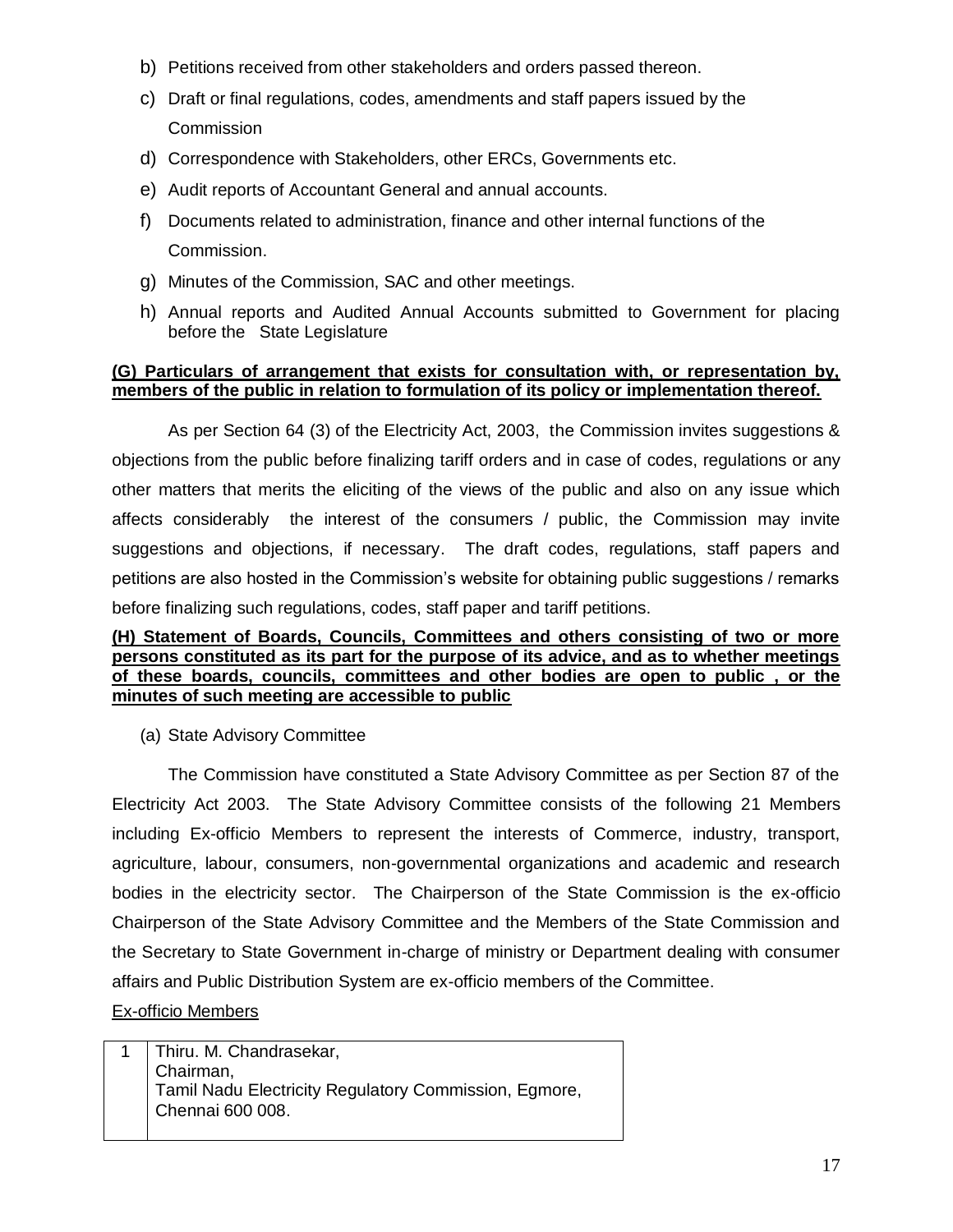|   | Dr. T. Prabhakara Rao, I.A.S., (R)                     |
|---|--------------------------------------------------------|
|   | Member,                                                |
|   | Tamil Nadu Electricity Regulatory Commission, Egmore,  |
|   | Chennai 600 008.                                       |
| 3 | Thiru. K. Venkatasamy,                                 |
|   | Member (Legal),                                        |
|   | Tamil Nadu Electricity Regulatory Commission, Egmore,  |
|   | Chennai 600 008.                                       |
| 4 | Principal Secretary to Government,                     |
|   | Co-operation, Food and Consumer Protection Department, |
|   | Government of Tamil Nadu,                              |
|   | Secretariat, Chennai 600 009.                          |

Members:

| SI             | Name and Address of Member                                                                                                                                                   | Area of Interest                | Date of    |
|----------------|------------------------------------------------------------------------------------------------------------------------------------------------------------------------------|---------------------------------|------------|
| <b>No</b>      |                                                                                                                                                                              |                                 | nomination |
| $\mathbf{1}$   | Principal Secretary to Government,<br>Energy Department,<br>Secretariat, Chennai 600 009.                                                                                    | Government<br>representative    | 24.12.2017 |
| $\overline{2}$ | Chairman & Managing Director,<br>Tamil Nadu Electricity Board Limited and Tamil Nadu<br>Generation and Distribution Corporation Limited,<br>144 Anna Salai, Chennai 600 002. | <b>Distribution</b><br>Licensee | 24.12.2017 |
| 3              | President,<br>Tamil Nadu Small and Tiny Industries Association<br>(TANSTIA), No.10, GST Road, Guindy,<br>Chennai 600 032.                                                    | <b>Small Industries</b>         | 24.12.2017 |
| 4              | Chairman,<br>Confederation of Indian Industry (Tamil Nadu),<br>98/1 Velachery Main Road,<br>Guindy, Chennai 600 032.                                                         | Industry                        | 24.12.2017 |
| 5              | <b>Chief Electrical Engineer,</b><br>Southern Railways,<br>Chennai 600 003.                                                                                                  | Transport                       | 24.12.2017 |
| 6              | Thiru. G.S. Rajamani,<br>Village No.367,<br>Adarsh Palm Retreat,<br>Outer Ring Road (Near Intel),<br>Bellandur P.O., Bengaluru 560 103.                                      | Consumer                        | 24.12.2017 |
| $\overline{7}$ | Thiru. K. Alagu,<br>Tamil Nadu Chamber of Commerce and Industry,<br>No.178-B Kamarajar Salai, Madurai 625 009.                                                               | Commerce                        | 24.12.2017 |
| 8              | Thiru. K. Kathirmathiyon,<br>Secretary, Coimbatore Consumer Cause,<br>25, Peiryar Nagar, 4 <sup>th</sup> Street, Vadavalli,<br>Coimbatore 641 041.                           | Consumer                        | 24.12.2017 |
| 9              | Dr. A.S. Kandasamy,<br>15/52 Sairam Thottam,<br>Athanur (Post), Rasipuram Taluk, Namakkal 636 301.                                                                           | Consumer                        | 13.03.2019 |
| 10             | Dr. K. Selvarajan,<br>New No.12, Thiru Nagar,<br>Singanallur,<br>Coimbatore 641 005.                                                                                         | Consumer                        | 13.03.2019 |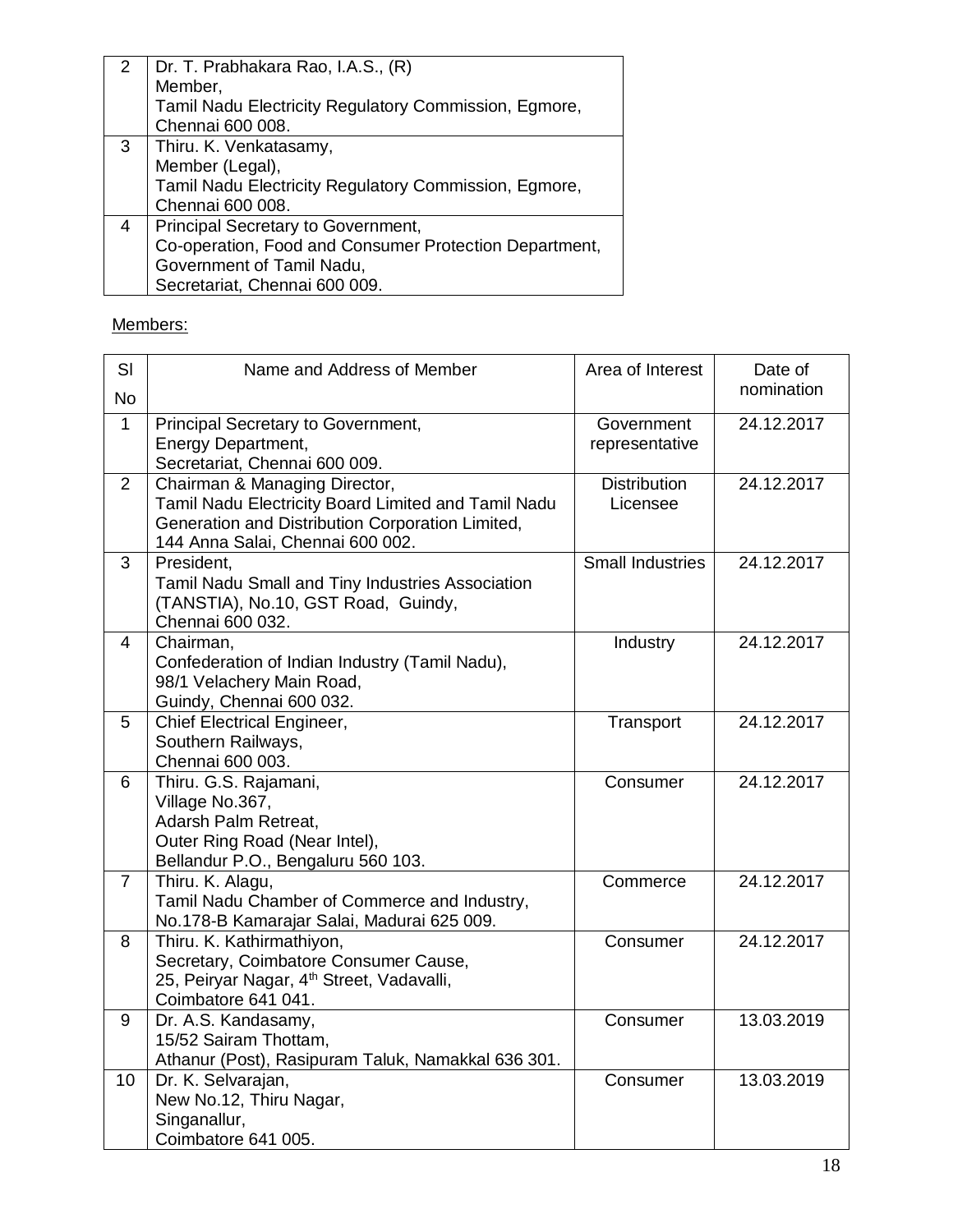| 11              | Thiru. T. Vijayarangan,                               | Labour        | 08.05.2017 |
|-----------------|-------------------------------------------------------|---------------|------------|
|                 | Secretary,                                            |               |            |
|                 | Anna Labour Union, Old No.167, New No.394,            |               |            |
|                 | Kabali Vanabhojana Thottam,                           |               |            |
|                 | Raja Annamalaipuram, Chennai 600 028.                 |               |            |
| 12 <sup>2</sup> | Chairman and Managing Director,                       | New and       | 07.09.2019 |
|                 | Tamil Nadu Energy Development Agency,                 | Renewable     |            |
|                 | 5 <sup>th</sup> Floor, EVK Sampath Maaligai,          | Sources of    |            |
|                 | College Road, Chennai 600 006.                        | Energy        |            |
| 13 <sup>2</sup> | Dr. G. Uma,                                           | Academic and  | 07.09.2019 |
|                 | Professor and Head,                                   | Research      |            |
|                 | Department of Electrical and Electronics Engineering, | <b>Bodies</b> |            |
|                 | Anna University, Chennai 600 025.                     |               |            |
| 14              | Thiru. M.R. Krishnan,                                 | Non-          | 07.09.2019 |
|                 | Deputy Director,                                      | governmental  |            |
|                 | Consumer Association of India,                        | Organization  |            |
|                 | 32 Kohinoor Complex, Vettuvankeni,                    |               |            |
|                 | Chennai 600 115.                                      |               |            |

The objects of the State Advisory Committee shall be to advise the Commission on

- i. major questions of policy;
- ii. matters relating to quality, continuity and extent of service provided by the licensees;
- iii. compliance by licensees with the conditions and requirements of their license:
- iv. protection of consumer interest; and
- v. electricity supply and overall standards of performance by utilities.

## (b) Co-ordination Forum

As provided for under section 166(4) of the Act, the State Government have constituted a State Coordination forum with the following Members.

| Chairperson     |    | Chairman,                                                                |
|-----------------|----|--------------------------------------------------------------------------|
|                 |    | Tamil Nadu Electricity Regulatory Commission,                            |
|                 |    | Chennai.                                                                 |
| <b>Members</b>  |    | Members of Tamil Nadu Electricity Regulatory Commission                  |
|                 | 2  | Chairman cum Managing Director of TANGEDCO and TANTRANSCO                |
|                 | 3  | Managing Director of TANTRANSCO                                          |
|                 | 4  | Chairman, Neyveli Lignite Corporation                                    |
| 5               |    | Member Secretary, Southern Regional Electricity Board                    |
| 6               |    | Director (Operations), Power Grid Corporation of India                   |
|                 |    | Member (Planning), Central Electricity Authority, New Delhi.             |
|                 | 8  | Thiru. D.V. Giri, President and Chief Executive Officer, Pioneer Wincorn |
|                 |    | Private Limited.                                                         |
|                 | 9  | Managing Director, GMR Energy Section.                                   |
| 10 <sup>°</sup> |    | Secretary, Energy Department of the Government of Tamil Nadu.            |
|                 |    |                                                                          |
|                 |    |                                                                          |
|                 | 11 | Chairman and Managing Director, Tamil Nadu Electricity Development       |
|                 |    | Agency.                                                                  |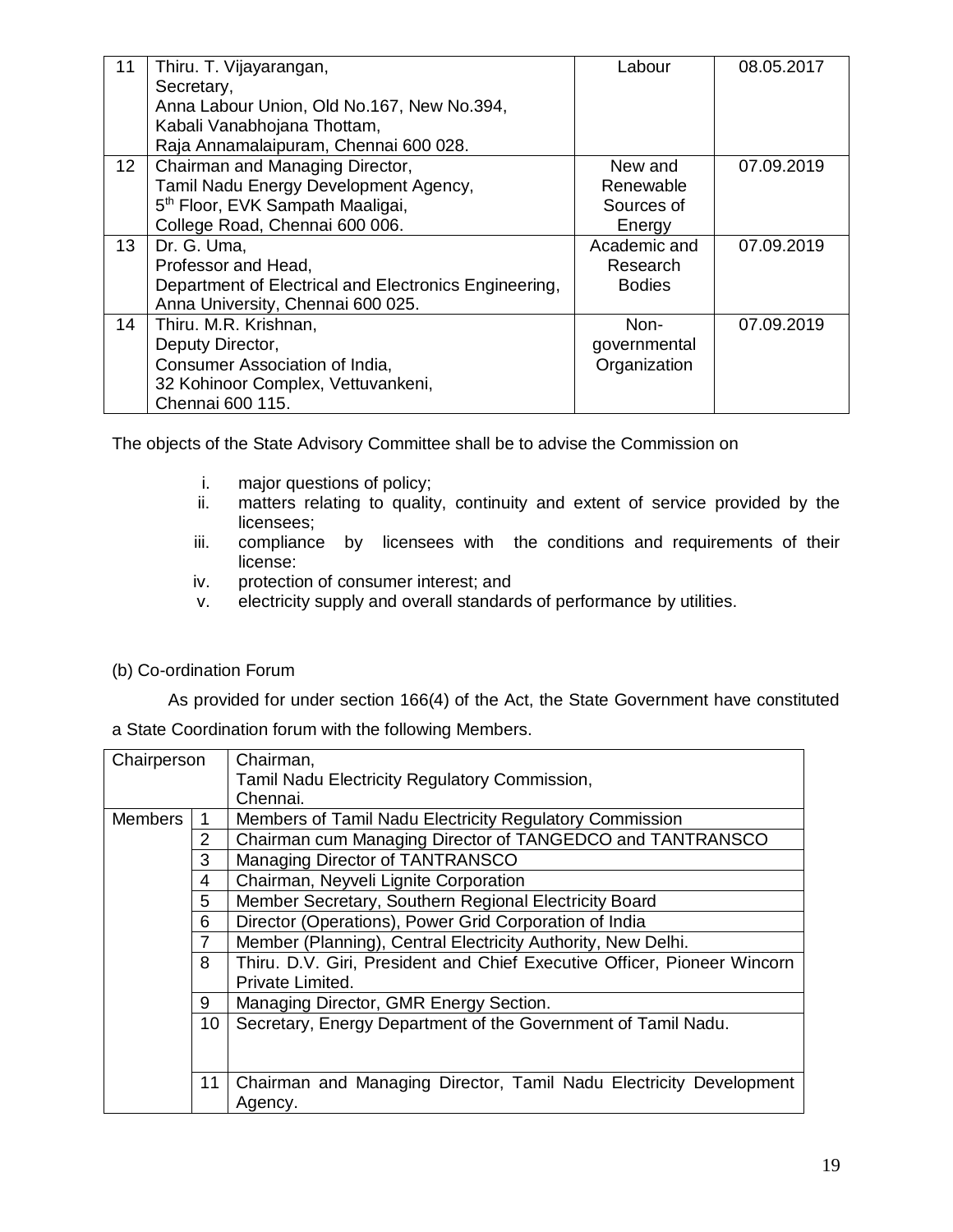# **(I) Directory of Officers / Employee**

| SI              | Post held                                       | Name                     |
|-----------------|-------------------------------------------------|--------------------------|
| No              |                                                 |                          |
| 1               | Chairman                                        | M. Chandrasekar          |
| $\overline{2}$  | Member                                          | Dr. T. Prabhakara Rao    |
| $\overline{3}$  | Member (Legal)                                  | K. Venkatasamy           |
| $\overline{4}$  | Secretary                                       | S. Chinnarajalu          |
| $\overline{5}$  | Director (Tariff)                               | M. Manoharan             |
| 6               | Director (Engineering)                          | R.V. Sundararaman        |
| $\overline{7}$  | Director (Legal)                                | K. Veeramani             |
| 8               | <b>Electricity Ombudsman</b>                    | S. Devarajan             |
| $9\,$           | Deputy Director (Legal)                         | A.V. Ragunathan          |
| 10              | Deputy Director (Tariff-1)                      | V. Srinivasan            |
| 11              | Deputy Director (Tariff-2)                      | A.V. Vaikunta Srinivasan |
| 12              | Deputy Director (Engg-1)                        | R.M. Suganthi            |
| 13              | Deputy Director (Engg-2)                        | J. Prabhakaran           |
| $\overline{14}$ | <b>Assistant Director (Computer)</b>            | E. Pugazhenthi           |
| 15              | Assistant Director (Finance and Economic        | T.R. Ramesh Babu         |
|                 | Analyst) Grade II                               |                          |
| 16              | <b>Assistant Director (Statistical Analyst)</b> | T.R. Geetha              |
| 17              | <b>Assistant Secretary Gr II</b>                | C, Vetrivel              |
| 18              | <b>Public Relations Officer</b>                 | R. Kalainesan            |
| 19              | SG Private Secretary & PA to Secretary          | Rodrigo Cyril            |
| 20              | SG Personal Assistant / Private Secretary to    | G. Jayanthi              |
|                 | Member (Legal)                                  |                          |
| 21              | SG Personal Assistant / Private Secretary to    | P. Mary Josephine        |
|                 | Member                                          |                          |
| 22              | Personal Assistant to Director (Legal)          | V.S. Manjula             |
| 23              | Personal Assistant to Chairman                  | G. Thamizhselvi          |
| 24              | Personal Assistant to Electricity Ombudsman     | G. Sangeetha             |
| 25              | Personal Assistant to Director (Tariff &        | R. Murugan               |
|                 | Engineering)                                    |                          |
| 26              | <b>Personal Assistant</b>                       | Vacant                   |
| 27              | <b>Personal Assistant</b>                       | Vacant                   |
| 28              | Bench Assistant / Assistant Receiving Officer   | T. Sekar                 |
| 29              | Assistant (Accounts & Administration)           | Vacant                   |
| 30              | Assistant (Legal)                               | Vacant                   |
| 31              | Receptionist cum Telephone Operator / JA        | R. Karthikeyan           |
| 32              | <b>Driver</b>                                   | P.J. Nagaraj             |
| 33              | <b>Driver</b>                                   | M. Senthilkumar          |
| 34              | <b>Driver</b>                                   | A. Thirugnanam           |
| 35              | <b>Driver</b>                                   | D. Paneerselvam          |
| 36              | <b>SG Office Assistant</b>                      | V.B. Sugumar             |
| 37              | <b>SG Office Assistant</b>                      | M. Sekar                 |
| 38              | <b>SG Office Assistant</b>                      | S. Kalaimani             |
| 39              | <b>SG Office Assistant</b>                      | R. Velmurugan            |
| 40              | <b>SG Office Assistant</b>                      | S. Krishnamurthy         |
| 41              | <b>SG Office Assistant</b>                      | L. Chandrasekar          |
| 42              | <b>SG Office Assistant</b>                      | G. Ravi                  |
| 43              | <b>Office Assistant</b>                         | S. Balaji                |
| 44              | <b>SG Office Assistant</b>                      | P. Swamikumar            |
| 45              | <b>SG Office Assistant</b>                      | R. Munusamy              |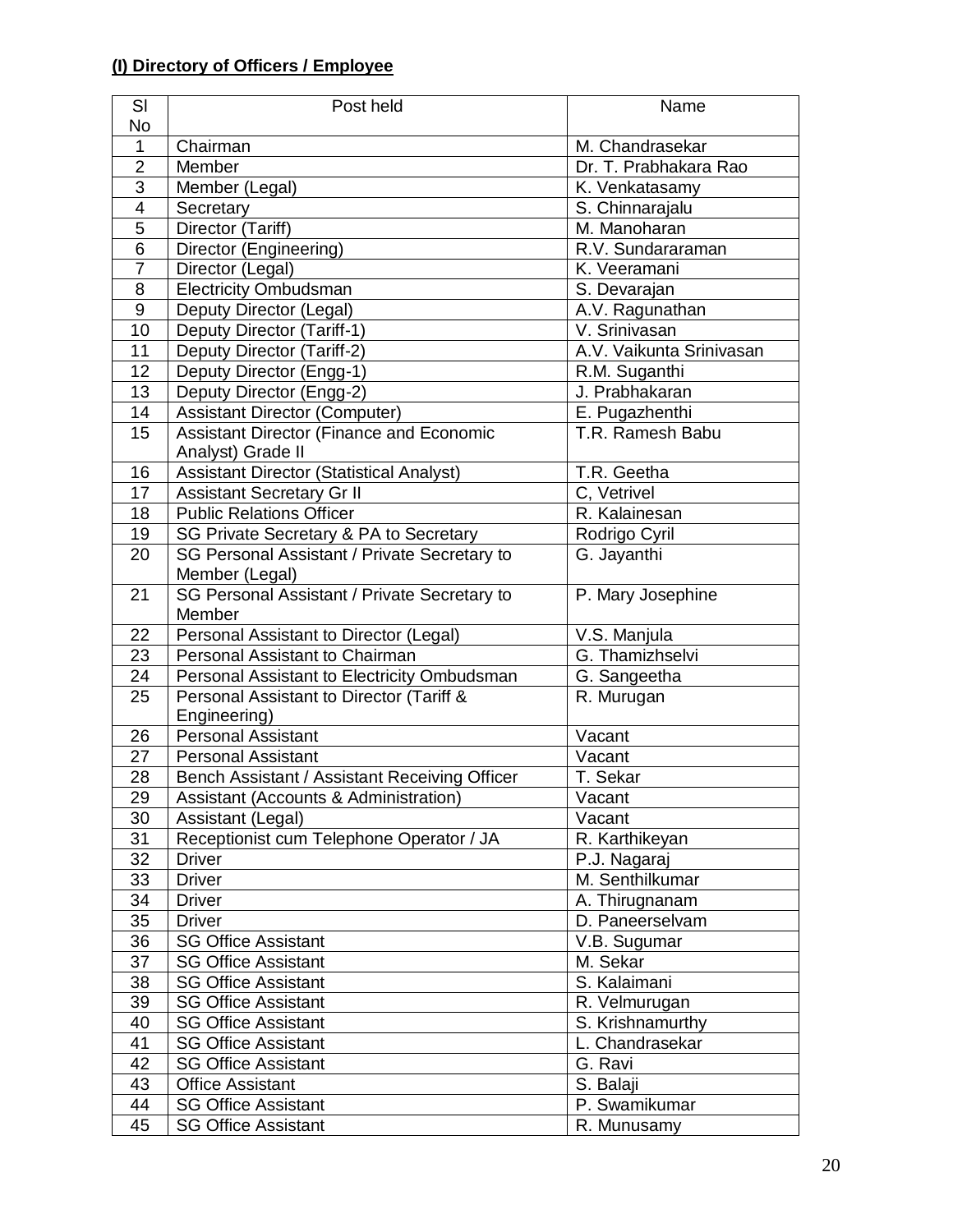| 46 | <b>SG Office Assistant</b>         | N. Rajeswari     |
|----|------------------------------------|------------------|
| 47 | <b>Office Assistant</b>            | G. Baskaran      |
| 48 | <b>Office Assistant</b>            | M. Stella Swarna |
| 49 | <b>Office Assistant</b>            | C. Nirmala       |
| 50 | <b>Office Assistant</b>            | M. Kamatchi      |
| 51 | <b>Office Assistant</b>            | Vacant           |
| 52 | <b>Office Assistant</b>            | Vacant           |
| 53 | <b>Office Assistant</b>            | Vacant           |
| 54 | <b>Office Assistant</b>            | Vacant           |
| 55 | <b>Office Assistant cum Driver</b> | Vacant           |
| 56 | Chobdar                            | N. Ranganathan   |

#### **(J) Monthly remuneration received by each of the Officers and Staff of the Commission including the system of compensation as provided in the regulation as on 31.10.2020**

| SI                      | Post held                                             | Gross Pay    |
|-------------------------|-------------------------------------------------------|--------------|
| No                      |                                                       | (in Rs.)     |
| 1                       | Chairman*                                             | $3,45,450/-$ |
| $\overline{2}$          | Member*                                               | 2,81,931/-   |
| $\overline{3}$          | Member (Legal) *                                      | 2,83,431/-   |
| $\overline{\mathbf{4}}$ | Secretary *                                           | 99,500/-     |
| $\overline{5}$          | Director (Tariff) *                                   | 1,85,700/-   |
| $\overline{6}$          | Director (Engineering) *                              | 1,35,400/-   |
| $\overline{7}$          | Director (Legal) *                                    | 1,04,096/-   |
| 8                       | Electricity Ombudsman *                               | 1,34,843/-   |
| 9                       | Deputy Director (Legal)                               | 1,93,671/-   |
| 10                      | Deputy Director (Tariff-1)                            | 1,70,293/-   |
| 11                      | Deputy Director (Tariff-2)                            | $1,24,173/-$ |
| 12                      | Deputy Director (Engg-1)                              | 2,09,868/-   |
| $\overline{13}$         | Deputy Director (Engg-2) *                            | 1,28,000/-   |
| 14                      | <b>Assistant Director (Computer)</b>                  | 1,22,184/-   |
| 15                      | Assistant Director (Finance and Economic Analyst)     | $81,021/-$   |
| 16                      | <b>Assistant Director (Statistical Analyst)</b>       | 1,51,094/-   |
| 17                      | <b>Assistant Secretary Gr II</b>                      | 56,659/-     |
| 18                      | <b>Public Relations Officer</b>                       | 88,190/-     |
| 19                      | SG Private Secretary & PA to Secretary                | 97,082/-     |
| 20                      | SG Personal Assistant / PS to Member (Legal)          | 1,07,793/-   |
| 21                      | SG Personal Assistant / PS to Member                  | 99,656/-     |
| 22                      | Personal Assistant to Director (Legal)                | 67.487/-     |
| 23                      | Personal Assistant to Chairman                        | 63,594/-     |
| 24                      | Personal Assistant to Electricity Ombudsman           | 61,956/-     |
| 25                      | Personal Assistant to Director (Tariff & Engineering) | 61,956/-     |
| 26                      | <b>Personal Assistant</b>                             | ---          |
| 27                      | <b>Personal Assistant</b>                             | $---$        |
| 28                      | Bench Assistant / Assistant Receiving Officer         | 56,776/-     |
| 29                      | Assistant (Accounts & Administration)                 | ---          |
| 30                      | Assistant (Legal)                                     | $---$        |
| 31                      | Receptionist cum Telephone Operator / JA              | $27,821/-$   |
| 32                      | <b>Driver</b>                                         | 24,000/-     |
| 33                      | <b>Driver</b>                                         | $34,254/$ -  |
| $\overline{34}$         | <b>Driver</b>                                         | 24.000/-     |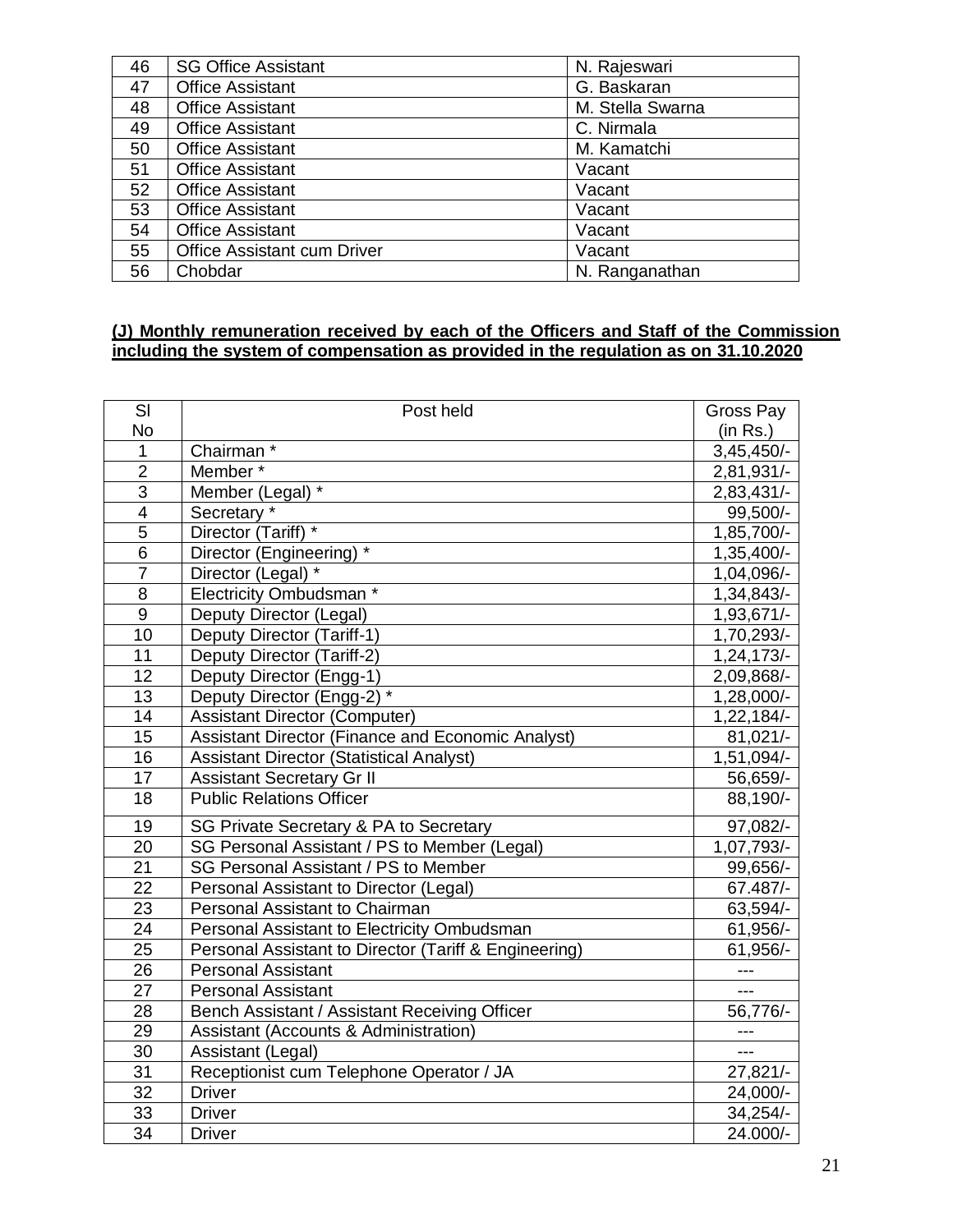| 35 | <b>Driver</b>              | 27,019/-    |
|----|----------------------------|-------------|
| 36 | <b>SG Office Assistant</b> | $33,234/$ - |
| 37 | <b>SG Office Assistant</b> | $32,415/-$  |
| 38 | <b>SG Office Assistant</b> | $32,415/-$  |
| 39 | <b>SG Office Assistant</b> | $32,415/-$  |
| 40 | <b>SG Office Assistant</b> | 31,096/-    |
| 41 | <b>SG Office Assistant</b> | 31,096/-    |
| 42 | <b>SG Office Assistant</b> | 31,096/-    |
| 43 | <b>Office Assistant</b>    | 28,589/-    |
| 44 | <b>SG Office Assistant</b> | $30,277/-$  |
| 45 | <b>SG Office Assistant</b> | $30,277/$ - |
| 46 | <b>SG Office Assistant</b> | $30,277/-$  |
| 47 | <b>Office Assistant</b>    | 26,745/-    |
| 48 | <b>Office Assistant</b>    | 26,745/-    |
| 49 | <b>Office Assistant</b>    | 17,000/-    |
| 50 | <b>Office Assistant</b>    | 17,000/-    |
| 51 | <b>Office Assistant</b>    |             |
| 52 | <b>Office Assistant</b>    |             |
| 53 | <b>Office Assistant</b>    |             |
| 54 | <b>Office Assistant</b>    |             |
| 55 | <b>Office Assistant</b>    | ---         |
| 56 | Chobdar                    | 20,200/-    |

\* Excluding pension

## **(K) Budget allocated to each of the agencies, indicating the particulars of all plans, proposed expenditure and reports on disbursements made.**

Every year the Commission receives grant from the Government for meeting out the salary, establishment expenses such as to carry out its functions and day to day activities as per the Electricity Act 2003. As per section 104 (4), the accounts of the State Commission, as certified by the Comptroller and Auditor-General of India or any other person appointed by him in this behalf, together with the audit report thereon shall be forwarded annually to the State Government and that Government shall cause the same to be laid, as soon as may be after it is received, before the State Legislature.

## **(L) Manner of execution of subsidy programmes, including the amount allocated and the details of beneficiaries of such programme**

The Commission determines electricity tariff in accordance with the provisions laid down in Sec. 62 of the Electricity Act. However, if the Government of Tamil Nadu requires to grant subsidy to any consumer or class of consumers in the tariff determined by the Commission under Sec. 65 of the said Act, it may pay, in advance and in such manner as may be specified, the amount to compensate the person affected by the grant of subsidy in the manner the Commission may direct. The identification of the section of consumers to which the subsidy is payable depends upon the decision of the State Government. The orders issued by the Commission in this regard are available in the Commission's website for the reference of the public.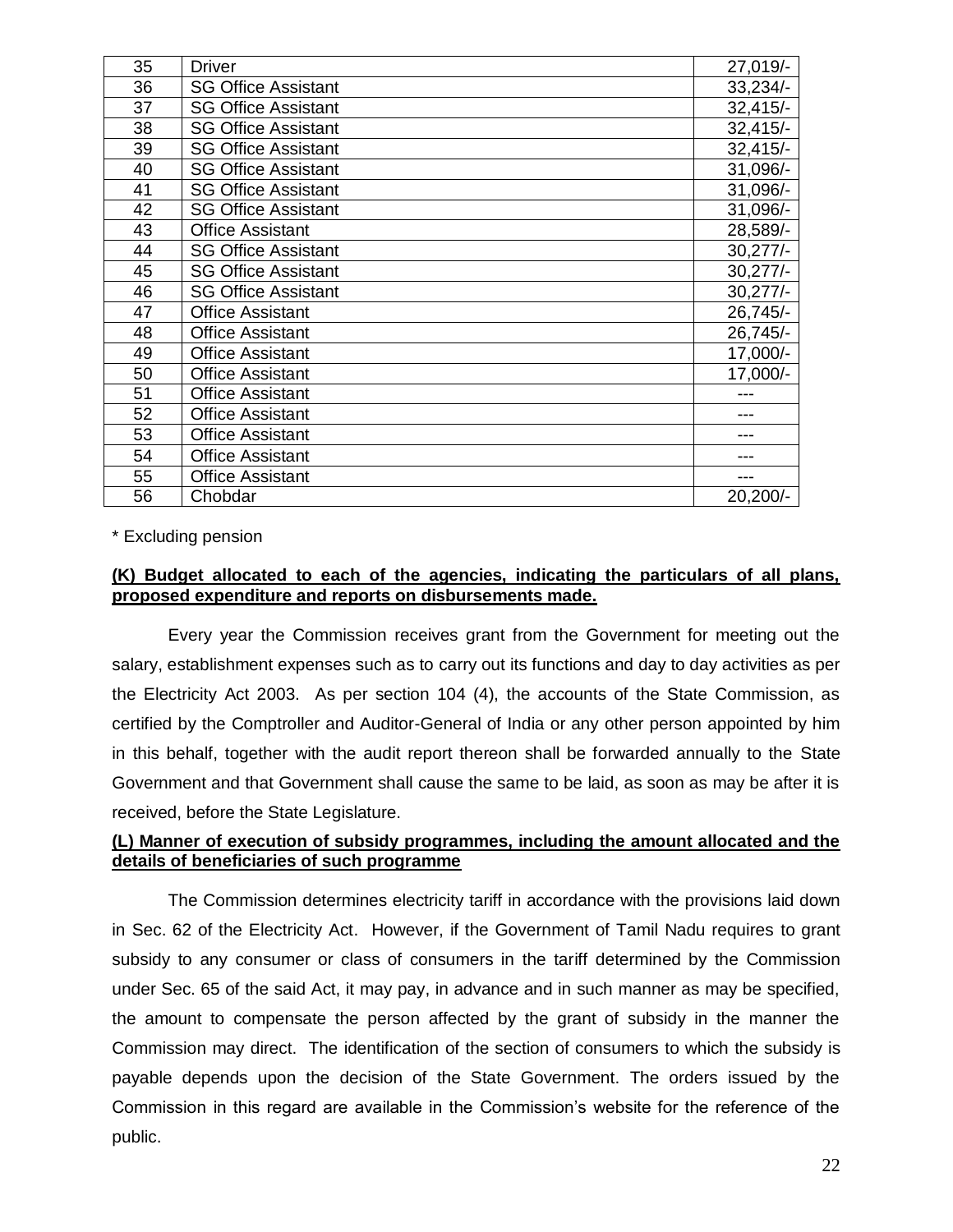## **(M) Particulars of recipients of concessions, permits, or authorizations granted by it.**

------ Nil ------

## **(N) Details in respect of information, available to or held by the Commission, reduced in an electronic form.**

- a. All regulations issued by the Commission as detailed in paragraph 4 above.
- b. All the Codes issued by the Commission as detailed in paragraph 4 above.
- c. All the orders of the Commission.

## **(O) Particulars of facilities available to citizens for obtaining information, including the workings of a library or reading room, if maintained for public use.**

All the regulations, codes issued by the Commission are available in the Commission's website [www.tnerc.gov.in](http://www.tnerc.gov.in/) for the reference and use of the public. Most of the other orders / documents are also made available in the Commission's website. As per regulation 46(1) of CBR, records of the Commission, except those which are specified as confidential, are open to inspection by all , subject to payment of fee and complying with the terms as the Commission may direct. The designated officer may also be contacted during the working hours of the Commission i.e. from 10.00 A.M to 5.45 P.M on all working days for seeking information or guidance. The Commission has a Library equipped with the required books / Acts / manuals, technical references / other Commission's tariff orders etc., for its own use.

# **(P) Name, designation and other particulars of the Public Information Officer**

Thiru. P. Kalainesan, Public Relations Officer / Public Information Officer Tamil Nadu Electricity Regulatory Commission 4<sup>th</sup> Floor, SIDCO Corporate Office Building, Thiru-vi-ka Industrial Estate, Guindy, Chennai 600 032. Phone 044-2953 5806, 044-2953 5816 Fax No. 044-2953 5893 e-mail : [tnerc@nic.in](mailto:tnerc@nic.in) 

# **(Q) Particulars of the Appellate Authority**

Thiru S. Chinnarajalu, Secretary / Appellate Authority 4<sup>th</sup> Floor, SIDCO Corporate Office Building, Thiru-vi-ka Industrial Estate, Guindy, Chennai 600 032. Phone 044-2953 5806, 044-2953 5816 Fax No. 044-2953 5893 e-mail : [tnerc@nic.in](mailto:tnerc@nic.in)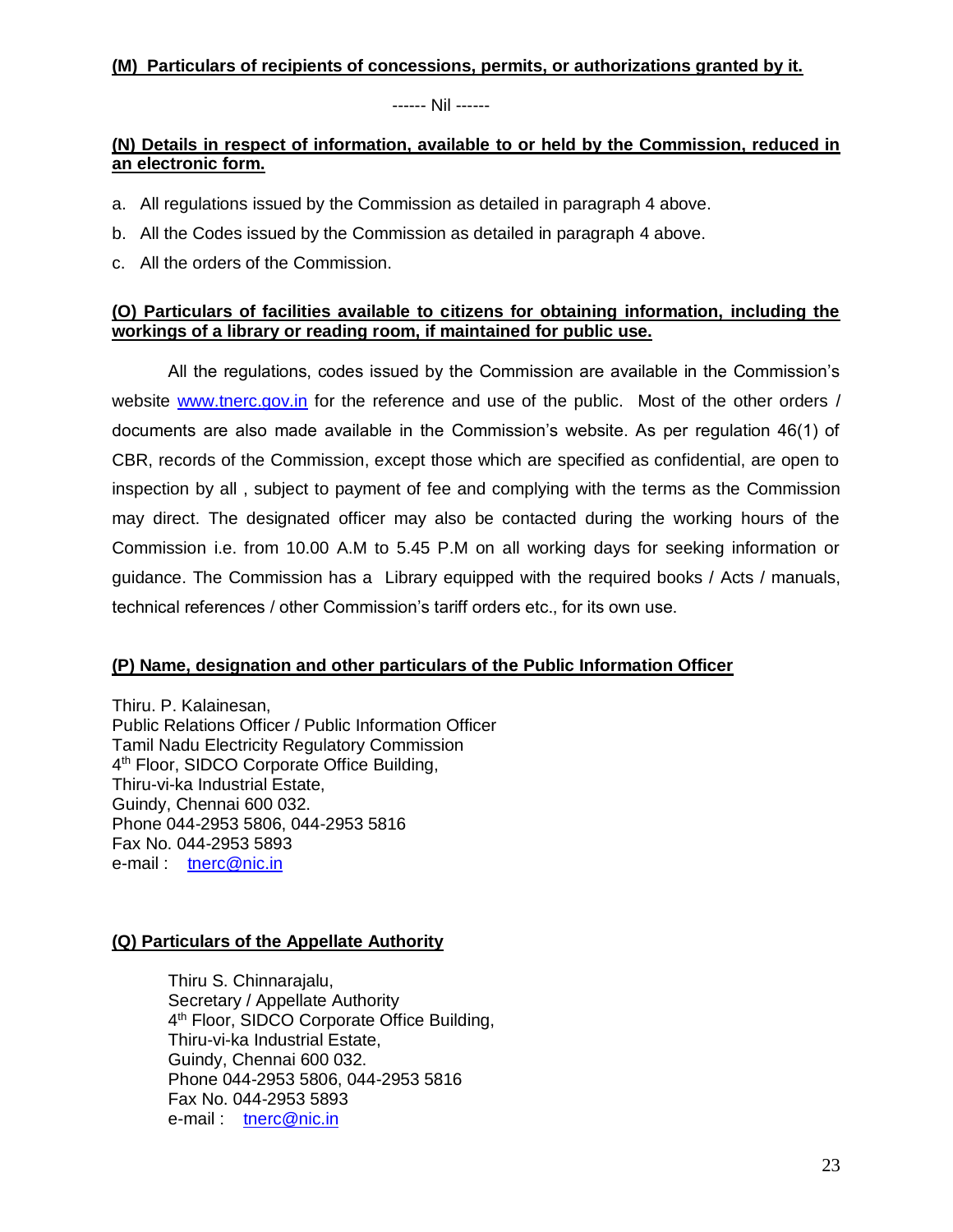#### **(R) Other Information**

(a) Consumer Grievance Redressal Forums and Electricity Ombudsman.

As per Commission's regulations, Consumer Grievance Redressal Forums have been constituted by the distribution licensees (Tamil Nadu Electricity Board) in every district / distribution circle headed by the circle's Superintending Engineers. The contact details of the forums are given in the Commission's web site [www.tnerc.gov.in](http://www.tnerc.gov.in/) as well as in the Tamil Nadu Electricity Board's (TNEB) website [www.tneb.org.](http://www.tnerc.gov.in/download/Secretary/Desktop/ESTABLISHMENT/RODRIGO/Miscellaneous/www.tneb.org) Consumers can approach the consumer forum for the redressal of their electricity supply / service related grievances. The Commission has also appointed an authority known as Electricity Ombudsman under Sec. 42(6) of the Act to hear the appeals arising out of the orders passed by the Consumer Grievance Redressal Forum.

(b) Power supply and service related information.

For power supply complaints consumes can contact Automatic Fuse Off Centres functioning 24x7 in every circle by dialing 1912. Consumers can send the photo snaps/images of the unsafe conditions of pole, lines etc to the Whats App number earmarked for every region of the Licensee for rectification.

For all other electricity / supply related information besides grievances / complaints, consumers can contact over phone or in person the TANGEDCO section officers of sub division officers concerned or the Public Relation Officer of the circle concerned. Consumers can also contact Executive Engineer of Superintending Engineer of Chief Engineer concerned in their offices on the specified data / time by the respective officers.

For all Commission related information, public are requested to contact the officers mentioned under paragraph14.

#### (c) Fees.

As per section 27 of the Right to Information Act, 2005 (Central Act 22 of 2005), the Government of Tamil Nadu prescribed the following fees vide G.O.Ms.No.989 Dated 07.10.2005 and same has been adopted by the Commission.

(i) Every application for obtaining information under sub-section (1) of section 6 of the Act shall be accompanied by an application fee of rupees ten by cash or by affixing court fee stamp or Postal order or bankers cheque or by demand draft drawn in favour of "The Secretary, TNERC" payable at Chennai.

(ii) For providing the information under sub-section (1) of section 7 of the Act, a fee shall be charged by way of cash or postal order or bankers cheque or by demand draft drawn in favour of "The Secretary, TNERC" payable at Chennai at the following rates:-

(a) rupees two for each page (in A-4 or A-3 size paper) created or copied;

(b) actual charge or cost price of a copy in larger size paper;

(c) actual cost or price for samples or models; and